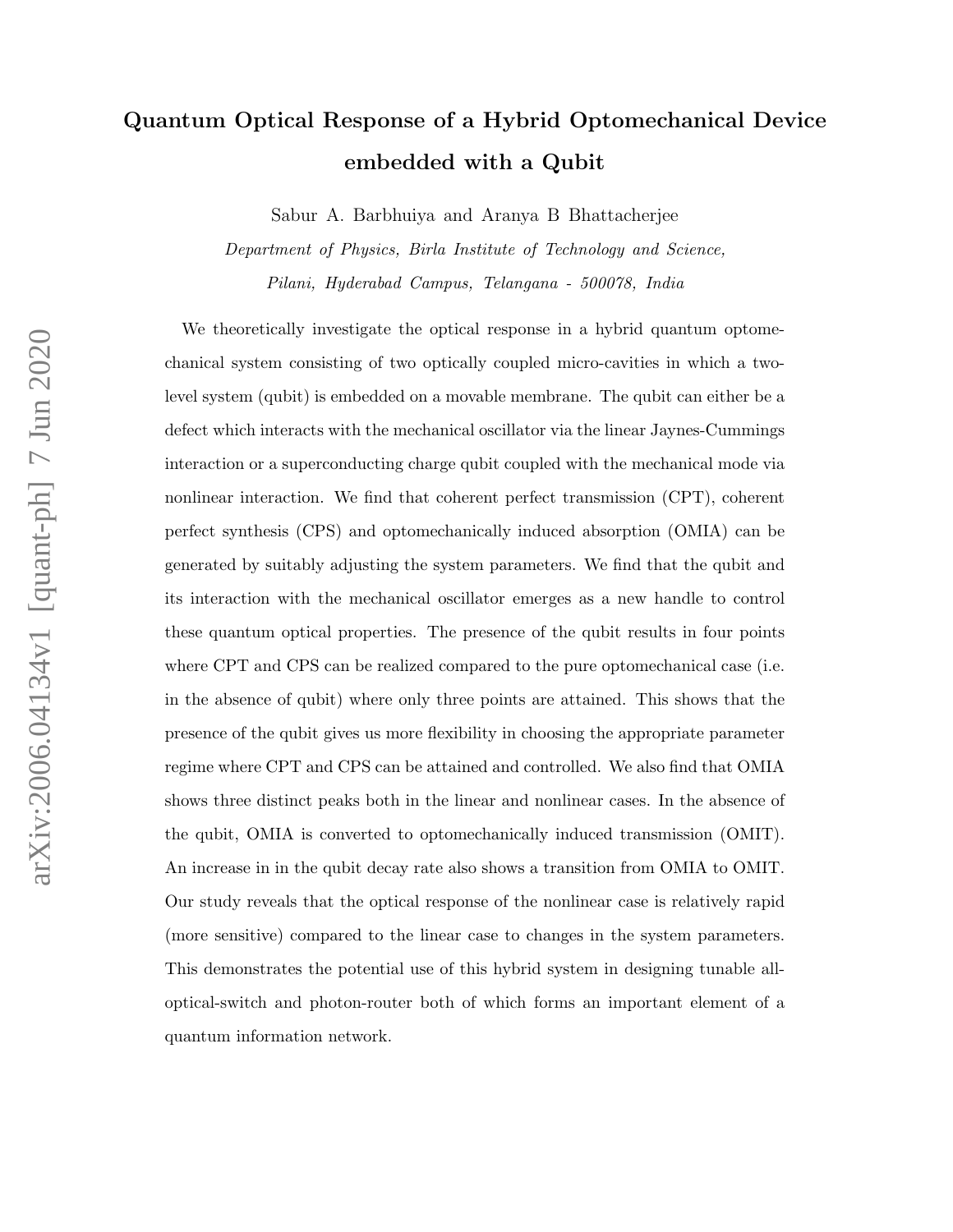#### I. INTRODUCTION

Since the past few decades there has been tremendous advancement in the understanding of light-matter interaction in hybrid optomechanical systems [\[1\]](#page-20-0). In recent years research in the area of micro and nanoscale mechanical resonators have opened up the possibility of novel quantum devices [\[2,](#page-20-1) [3\]](#page-20-2). New and interesting physics have emerged by coupling of mechanical resonators with other quantum objects such as Superconducting charge qubits [\[4](#page-20-3)[–15\]](#page-21-0), transmission line resonators [\[16–](#page-21-1)[20\]](#page-21-2), optical cavities [\[21–](#page-21-3)[24\]](#page-21-4), quantum dots, nitrogenvacancy centres(NV) [\[25–](#page-21-5)[27\]](#page-21-6) and electron spin [\[28\]](#page-21-7). As a result, importance of research has enhanced in the field of designing classical and quantum information processing systems using hybrid optomechanics [\[29](#page-21-8)[–34\]](#page-22-0). Experimental results have demonstrated that mechanical resonators which can be operated in quantum regimes [\[35–](#page-22-1)[37\]](#page-22-2), can be used as switches, data buses [\[38\]](#page-22-3) or transducers [\[39,](#page-22-4) [40\]](#page-22-5). In recent years, experiments with cavity optomechanics have successfully entered into the resolved sideband limit where mechanical side-bands of the optical mode lie outside its linewidth [\[41\]](#page-22-6). It has been shown that the intracavity optical field can modify the effective loss factor of mechanical mode [\[30\]](#page-21-9) which leads to mechanical cooling[\[31\]](#page-22-7) via the optomechanical interaction when the input field is red-detuned from the cavity resonance, where photons preferentially absorb a phonon from the mechanical oscillator and scatter upwards to the cavity resonance. This situation is quite similar to laser cooling of atomic and molecular motion in a cavity [\[42\]](#page-22-8).

Hybrid electro-optomechanical systems demonstrate strong Kerr nonlinearities even in the weak-coupling regime [\[43\]](#page-22-9), which can be used for photon blockade and generation of nonclassical states of microwave radiation. A double optomechanical cavity has also been shown to act as an optical switch by controlling the probe photon transmission [\[44–](#page-22-10)[49\]](#page-22-11). An interesting and useful development took place when a strong single photon optomechanical coupling was demonstrated [\[50–](#page-22-12)[53\]](#page-22-13). Electromagnetically induced transparency (EIT) has played a crucial role in many subfields of quantum optics. The quantum interference in the phonon excitation pathways leads to the optomechanical analog of EIT, the so called optomechanically induced transparency (OMIT) [\[54](#page-23-0)[–56\]](#page-23-1).

The OMIT phenomenon can be used to slow [\[57–](#page-23-2)[59\]](#page-23-3) and even stop light signals [\[57,](#page-23-2) [58\]](#page-23-4) which can be used to store information in mechanical oscillators. Multimode optomechanical systems have also been studied to attain quantum entanglement [\[60\]](#page-23-5), OMIT [\[61\]](#page-23-6) and single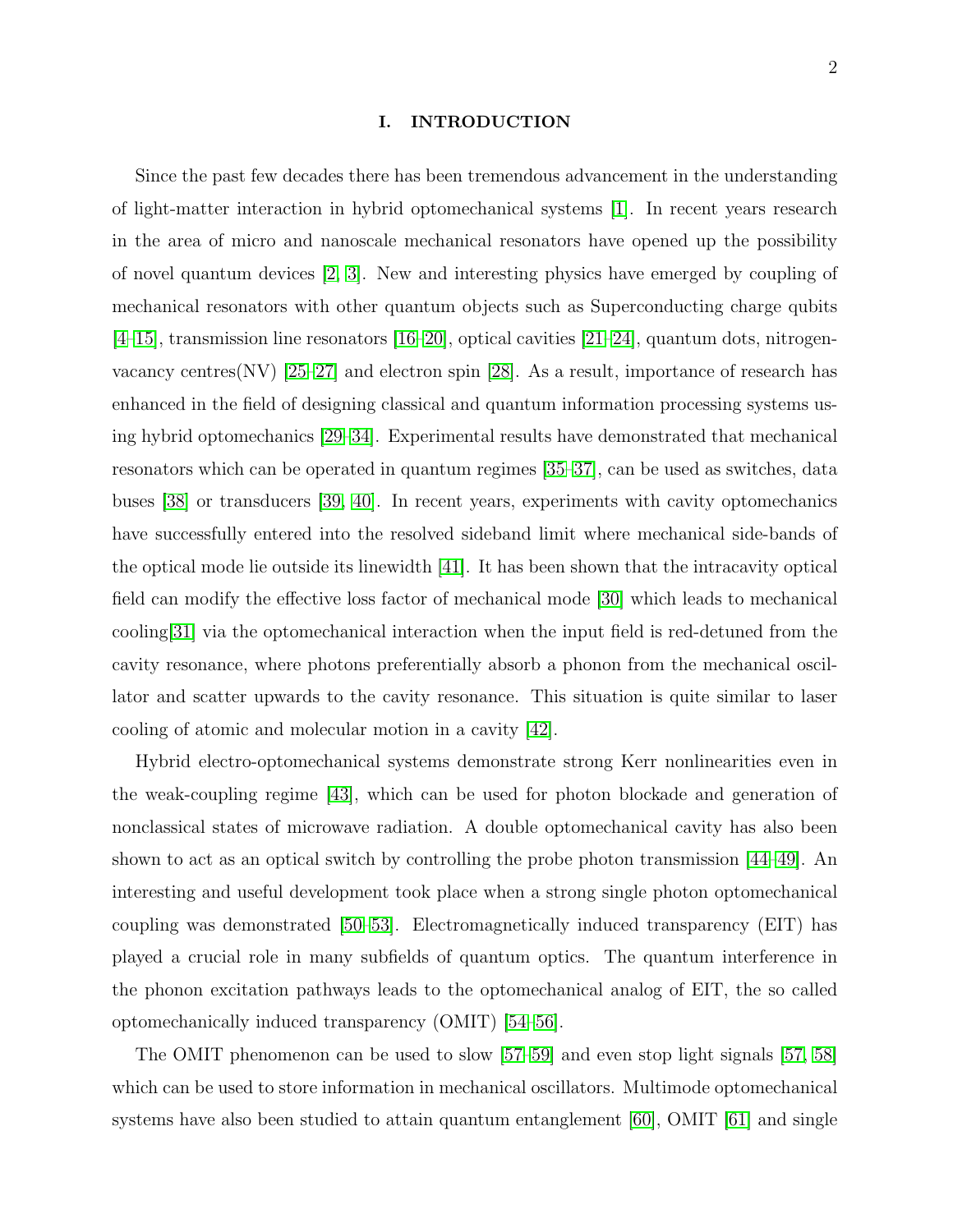photon nonlinearity [\[62\]](#page-23-7).

In this paper, we investigate a double cavity optomechanical system with movable mirror in the middle, in the presence of linear/non-linear interaction of a two level system and the mechanical mode of the movable mirror. The linear interaction is acheived by embedding a quantum dot on the movable middle mirror while the nonlinear interaction is generated by coupling a superconducting qubit with nanomechanical oscillator [\[63\]](#page-23-8). We have compared the two cases in terms of optical response (Coherent perfect transmission, coherent perfect synthesis, Electromagnetically induced transparency) of the system.

### II. THE PHYSICAL MODELS

We consider a hybrid double-cavity optomechanical system composed of two fixed mirrors with partial transmissivity and one movable mirror located between the two fixed mirrors (membrane in the middle) as shown in fig.1 [\[64,](#page-23-9) [65\]](#page-23-10). The membrane in the middle oscillator has an eigen frequency  $\omega_m$  and a decay rate  $\gamma_m$ . The movable membrane is perfectly reflective and is at its equilibrium position so that the system can be regarded as two identical Febry-Perot cavities of length L and frequency  $\omega_0$ . The left(right) cavity optical mode is described by creation operator  $c_1$ <sup>†</sup> $(c_2$ <sup>†</sup>) and annihilation operator  $c_1(c_2)$  while the mechanical mode is described by the creation and annihilation operator  $b^{\dagger}$  and b respectively. These operators satisfy the bosonic commutation relation  $[A_i, A_j^{\dagger}] = \delta_{ij}$   $(A = c_1, c_2, b \text{ and } i, j = 1, 2)$ .

The system is driven from left and right fixed mirrors by two control(probe) fields with amplitudes,  $\epsilon_{cL} = \sqrt{\frac{2kP_{cL}}{\hbar \omega_c}}$  $\frac{kP_{cL}}{\hbar\omega_c}$  and  $\epsilon_{cR} = \sqrt{\frac{2kP_{cR}}{\hbar\omega_c}}$  $\frac{\overline{k}P_{cR}}{\hbar\omega_c}$  (  $\epsilon_L=\sqrt{\frac{2kP_L}{\hbar\omega_p}}$  $\frac{\overline{v_{k}P_{L}}}{\hbar\omega_{p}}$  and  $\epsilon_{R}=\sqrt{\frac{2kP_{R}}{\hbar\omega_{p}}}$  $\frac{m_{R}}{\hbar\omega_{p}}$ ) respectively. Here the subscripts  $L(R)$  denotes the left (right) cavity. We assume both the cavities have the same decay rates  $\kappa$ . Both the left and right control (probe) modes have the same frequency  $\omega_c(\omega_p)$ . Here  $P_{cL}$ ,  $P_{cR}$ ,  $P_L$ , and  $P_R$  are the relevant field powers.

We now discuss the two cases that we will be analyzing in the paper. The first case is that of a two-level system(qubit) linearly coupled to the mechanical oscillator. The qubit could be an intrinsic defect inside the mechanical resonator, a quantum dot or another two level system. The mechanical oscillator is coupled to the qubit via the linear Jaynes-Cummings interaction. The radiation-pressure Hamiltonian describes the interaction between the cavity modes and the mechanical mode. However there is no direct interaction between the qubit and the optical modes. Thus the total Hamiltonian is the frame rotating with respect to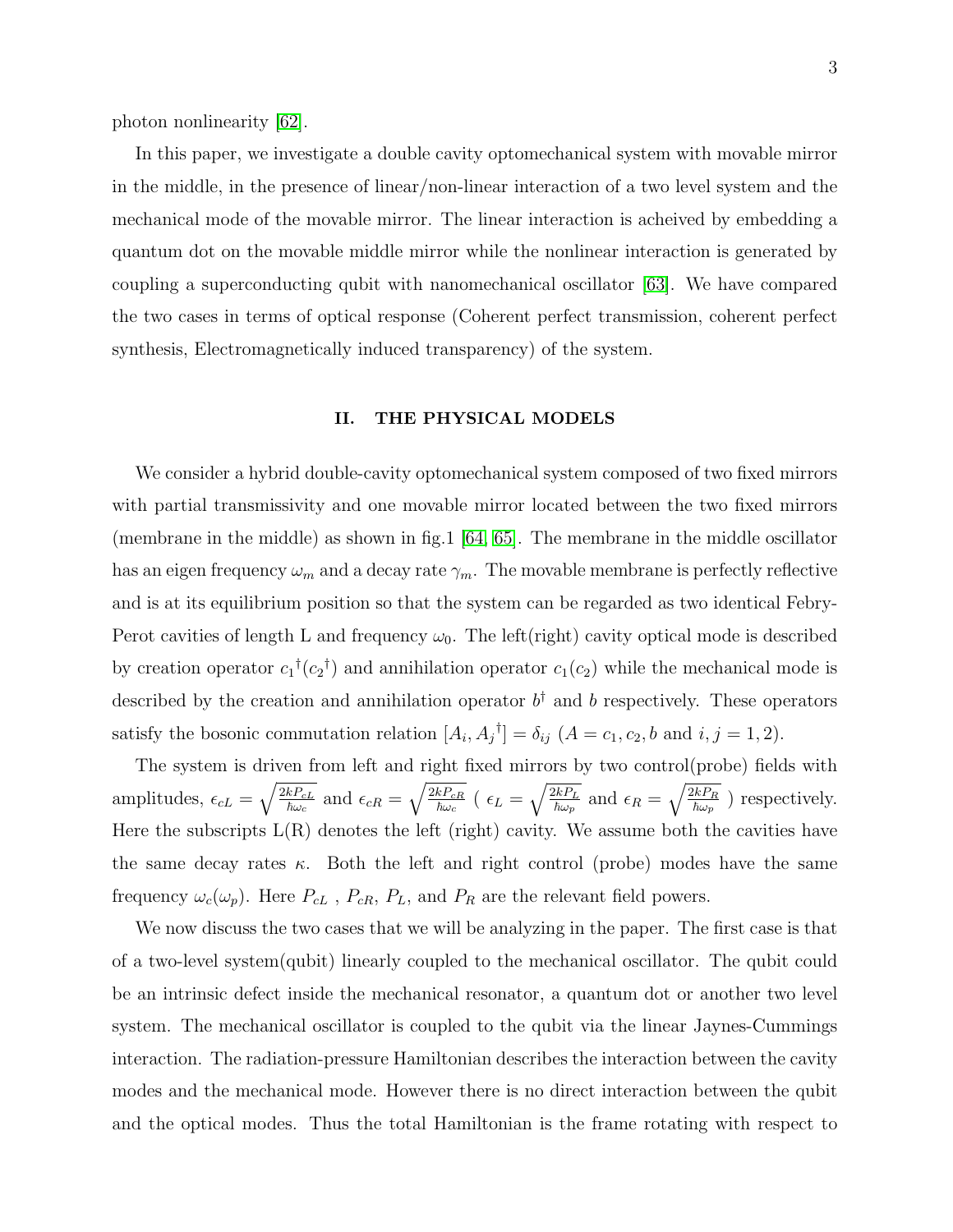

Figure 1: (Color online) Schematic diagram of the hybrid optomechanical system consisting of a double cavity with a semi-transparent movable mirror in the middle which corresponds to a mechanical oscillator (as shown in Fig.1). The oscillating mirror has a two-level system which could be simply a defect (Fig.1a) or a superconducting charge qubit (Fig.1b). The two-level system interacts with the mechanical mode via linear coupling in case of a defect or nonlinear coupling for the superconducting qubit. In addition, the mechanical oscillator couples to the two cavity modes via radiation pressure. Both the cavities are driven by two separate control fields as shown and two separate probe fields are also incident on the two cavities from either side which have a phase difference of  $\theta$ .

the control field frequency  $\omega_c$  can be written as,

$$
H_{total} = H_{1,2} + H_{probe} + H_{qd-m}, \tag{1}
$$

$$
H_{1,2} = \hbar \Delta_c (c_1^{\dagger} c_1 + c_2^{\dagger} c_2) + \hbar g_0 (c_2^{\dagger} c_2 - c_1^{\dagger} c_1)(b^{\dagger} + b) + \hbar \omega_m b^{\dagger} b + i \hbar \epsilon_{cL} (c_1^{\dagger} - c_1) + i \hbar \epsilon_{cR} (c_2^{\dagger} - c_2), (2)
$$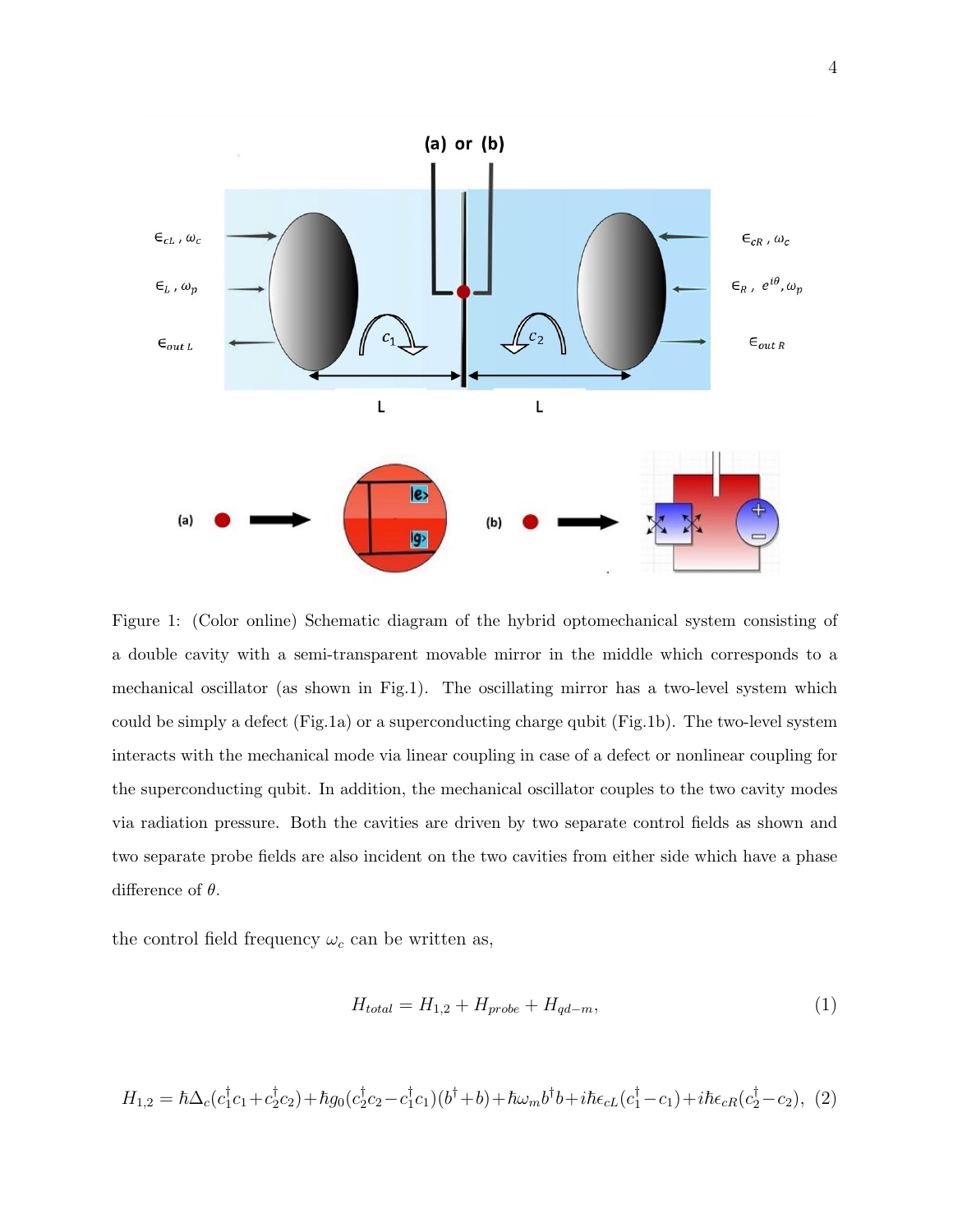$$
H_{probe} = i\hbar (c_1^\dagger \epsilon_L e^{-i\delta t} - c_1 \epsilon_L^* e^{i\delta t}) + i\hbar (c_2^\dagger \epsilon_R e^{i\theta} e^{-i\delta t} - c_2 \epsilon_R^* e^{-i\theta} e^{i\delta t}), \tag{3}
$$

$$
H_{qd-m} = \frac{1}{2}\omega_q \sigma_z + \hbar g(b\sigma^+ + b^\dagger \sigma^-). \tag{4}
$$

Here,  $\Delta_c = \omega_0 - \omega_c$  denotes the detuning between the cavity mode and the control field,  $g_0 = \frac{\omega_0}{L}$  $\frac{\omega_0}{L}\big(\sqrt{\frac{\hbar}{2m\omega}}$  $\frac{\hbar}{2m\omega_m}$ ) is the optomechanical coupling constant,  $\delta = \omega_p - \omega_c$  is the detuning between the probe and the coupling field and  $\theta$  is the relative phase between the left and right probe fields. Also,  $\omega_q$  is the transition frequency of the two level system while  $\sigma_+$ ,  $\sigma_-\$  and  $\sigma_z$  are the usual Pauli operators describing the two-level system. The parameter g describes the linear coupling strength between the mechanical resonator and the qubit. The linear system has been studied earlier in the case of EIT [\[66\]](#page-23-11).

We now describe the optomechanical system in which the qubit is interacting non linearly with the mechanical mode [\[67\]](#page-23-12). The nonlinear interaction can be acheived by embedding a superconducting charge qubit in the movable membrane in the middle of the cavity. As a result, the qubit-mechanical mode term is written as

$$
H_{qubit-m} = \frac{1}{2}\omega_q \sigma_z + \hbar g_N (b^2 \sigma^+ + b^{\dagger 2} \sigma^-). \tag{5}
$$

Here  $g_N$  is the coupling strength between the superconducting qubit and the mechanical oscillator. The origin of  $g_N$  is the Josephson coupling energy in a Cooper-pair box.

# III. HEISENBERG-LANGEVIN EQUATIONS, STEADY STATE AND FLUCTUATION DYNAMICS

We now proceed ahead to study the quantum dynamics of the linear and non-linear case systematically.

# A. Linear Case

Considering relevant dissipation and quantum or thermal noise, the quantum dynamics of the total system's operators is given by the following quantum-Langevin equations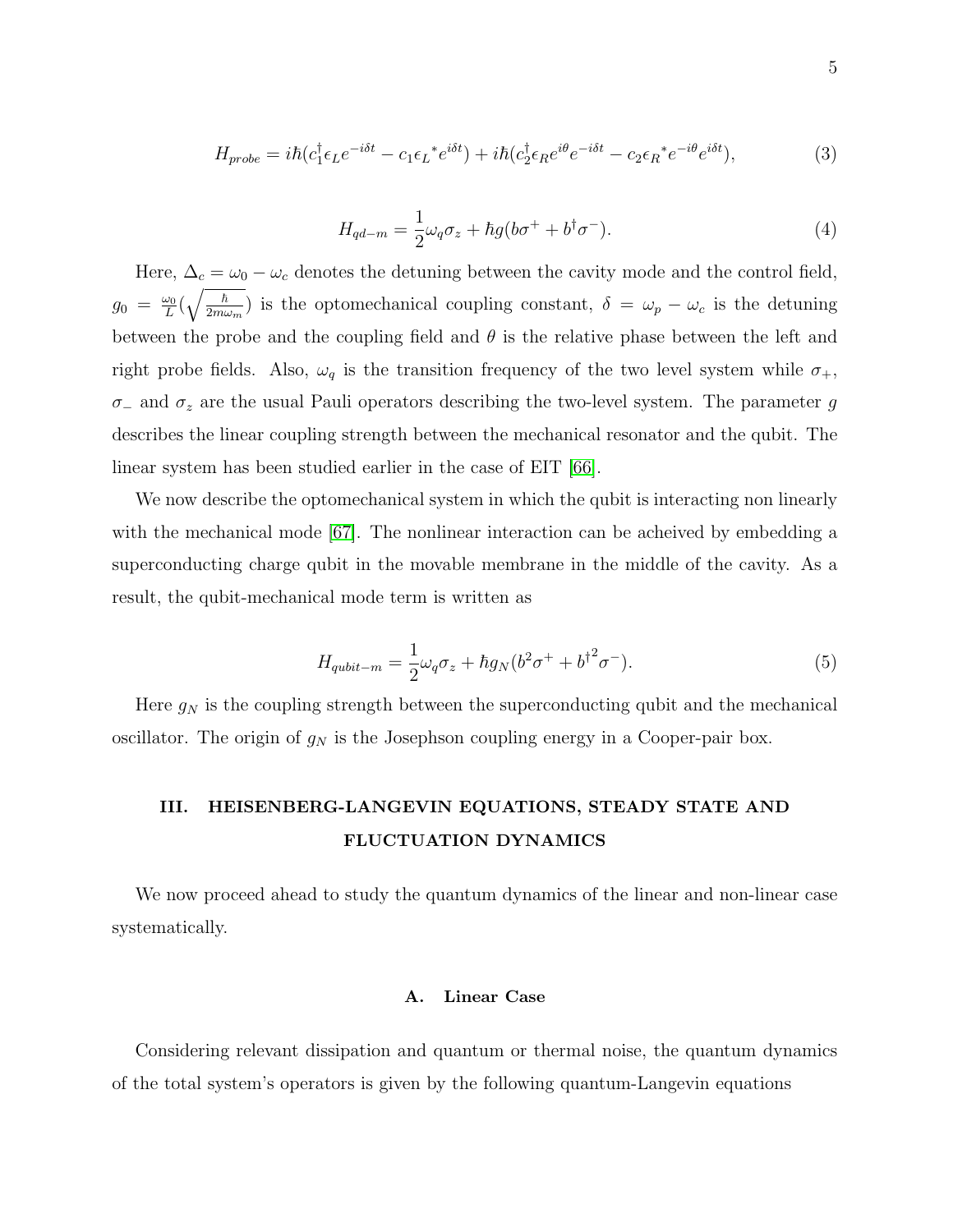$$
\dot{b} = -i\omega_m b(t) - ig_0(c_2^{\dagger} c_2 - c_1^{\dagger} c_1) - ig \sigma^{-}(t) - \frac{\gamma_m}{2} b(t) + \sqrt{\gamma_m} b_{in},\tag{6}
$$

$$
\dot{\sigma}^- = -i\omega_q \sigma^-(t) + igb\sigma_z(t) - \frac{k_d}{2}\sigma^-(t) + \sqrt{k_d} \sigma_{in}^-, \tag{7}
$$

$$
\dot{c}_1 = -[k + i\Delta_c - ig_0(b^\dagger + b)]c_1 + \epsilon_{cL} + \epsilon_L e^{-i\delta t} + \sqrt{2k}c_1^{in},\tag{8}
$$

$$
\dot{c}_2 = -[k + i\Delta_c + ig_0(b^\dagger + b)]c_2 + \epsilon_{cR} + \epsilon_R e^{i\theta} e^{-i\delta t} + \sqrt{2k}c_2{}^{in}.\tag{9}
$$

Here  $b_{in}$ ,  $\sigma_{in}^-$  are the zero-mean-value environmental noise operators of the mechanical oscillator and the two-level qubit respectively. Also  $c_1{}^{in}(c_2{}^{in})$  is the zero-mean-value quantum noise operators of the left(right) cavity. The probe fields are small compared to the control and hence can be considered as comparable to noise.

In the classical limit, we drop the fluctuations, the probe fields and replace the operators by their expectation values. We can generate the steady-state mean values by setting all the time derivative to zero and with the factorization assumption  $\langle bc_i \rangle = \langle b \rangle \langle c_i \rangle$ 

$$
\langle b \rangle = b_s = \frac{-ig_0(|c_{2s}|^2 - |c_{1s}|^2)(\frac{k_d}{2} + i\omega_q)}{(\frac{\gamma_m}{2} + i\omega_m)(\frac{k_d}{2} + i\omega_q) - g^2 \langle \sigma_z \rangle_s},\tag{10}
$$

$$
\langle \sigma^- \rangle = \sigma_s^- = \frac{i g b_s \langle \sigma_z \rangle_s}{\left(\frac{k_d}{2} + i \omega_q\right)},\tag{11}
$$

$$
\langle c_1 \rangle = c_{1s} = \frac{\epsilon_{cL}}{k + i\Delta_1},\tag{12}
$$

$$
\langle c_2 \rangle = c_{2s} = \frac{\epsilon_{cR}}{k + i\Delta_2}.\tag{13}
$$

Where,  $\Delta_{1,2} = \Delta_c \mp g_0 (b_s + b_s^*)$  is the effective detuning of the cavity modes. Note that the term  $g_0(b_s + b_s^*) \leq \Delta_c$ , when  $g_0$  is weak  $(g_0 \leq \omega_m)$  and the number of photons in the two cavities are same. This is evident from the expression for  $b_s$  since if  $|c_{1s}|^2 \approx |c_{2s}|^2$  then  $b_s \ll 1$ .

We now derive the quantum Langevin equations by substituting the ansatz  $b = b_s + \delta b$ ,  $c_1 = c_{1s} + \delta c_1$ ,  $c_2 = c_{2s} + \delta c_2$  and  $\sigma^- = \sigma^-_s + \delta \sigma^-$  into eqns. (6)-(9) and retain only the first order terms in the fluctuations  $\delta b$ ,  $\delta c_1$ ,  $\delta c_2$  and  $\delta \sigma^-$ . We are essentially obtaining the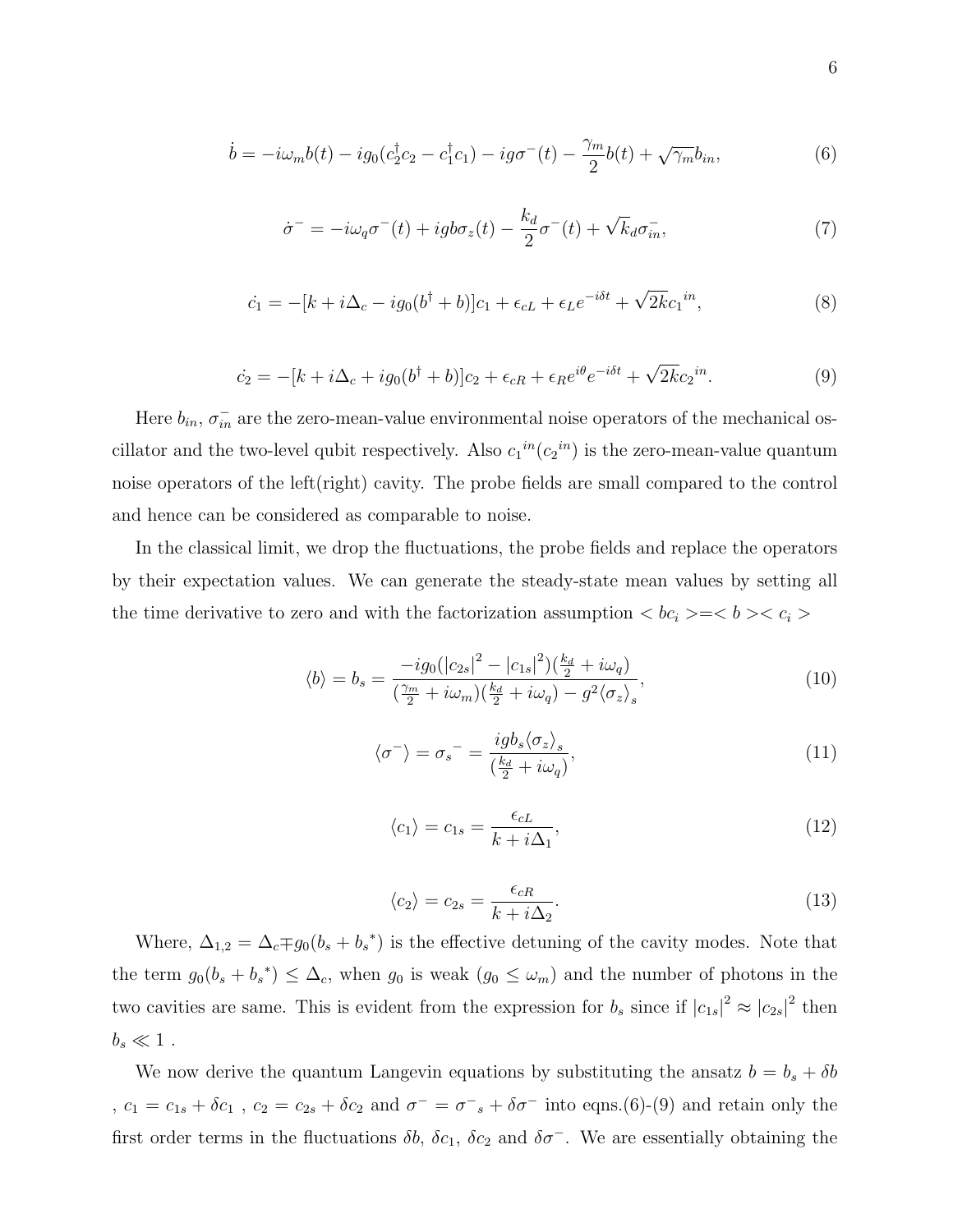linearized quantum-Langevin equations for the fluctuations. We assume that each control field drives the corresponding cavity mode at the mechanical red sideband ( $\Delta_1 \approx \Delta_2 \approx \omega_m \approx$  $\omega_q$ ) and simultaneously, the optomechanical system is operated in the resolved sideband regime  $(\omega_m \gg k)$ .

The quality factor Q of the mechanical oscillator is high  $(\omega_m \gg \gamma_m)$ . Introducing the slowly varying operators for the linear terms of the fluctuations as  $\delta b = \delta b e^{-i\omega_m t}$ ,  $b_{in}$  $b_{in}e^{-i\omega_m t}$ ,  $\delta c_1 = \delta c_1e^{-i\Delta_1 t}$ ,  $\delta c_2 = \delta c_2e^{-i\Delta_2 t}$ ,  $c_1^{in} = c_1^{in}e^{-i\Delta_1 t}$ ,  $c_2^{in} = c_2^{in}e^{-i\Delta_2 t}$ ,  $\delta \sigma^- = \delta \sigma^- e^{-i\omega_q t}$ ,  $\sigma_{in}^- = \sigma_{in}^- e^{-i\omega_q t}$ 

We thus obtain the linearized quantum Langevin equations for the fluctuations as

$$
\dot{\delta b} = -ig_0(c_{2s}{}^{\dagger} \delta c_2 - c_{1s}{}^{\dagger} \delta c_1) - ig \delta \sigma^- - \frac{\gamma_m}{2} \delta b + \sqrt{\gamma_m} b_{in},\tag{14}
$$

$$
\dot{\delta\sigma}^- = ig\delta b\sigma_z - \frac{k_d}{2}\delta\sigma^-(t) + \sqrt{k_d}\sigma^-_{in},\tag{15}
$$

$$
\dot{\delta c_1} = -k \delta c_1 + ig_0 c_{1s} \delta b + \epsilon_L e^{-ixt} + \sqrt{2k} c_1^{in},\tag{16}
$$

$$
\dot{\delta c}_2 = -k \delta c_2 - ig_0 c_{2s} \delta b + \epsilon_R e^{i\theta} e^{-ixt} + \sqrt{2k} c_2^{in}.
$$
\n(17)

Note that we will be considering  $\omega_m \gg g_0|c_{1s}|$  and  $g_0|c_{2s}|$ . Here  $x = \delta - \omega_m$ . We take the qubit to be in the ground state i.e,  $\langle \sigma_z \rangle = -1$ . We now use the ansatz  $\langle \delta s \rangle =$  $\delta s_+e^{-ixt} + \delta s_-e^{ixt}$ , with  $s = b, c_1, c_2$  and  $\sigma^-$ . Under steady state condition  $\langle \delta s \rangle = 0$ , we obtain the following expressions,

$$
\delta b_{+} = \frac{-iG(-ix + \frac{k_d}{2})(n\epsilon_R e^{i\theta} - \epsilon_L)}{(-ix + k)\left[(-ix + \frac{\gamma_m}{2})(-ix + \frac{k_d}{2}) - g^2\sigma_z\right] + (-ix + \frac{k_d}{2})G^2(n^2 + 1)},\tag{18}
$$

$$
\delta c_{1+} = \frac{G^2 \left[ n \epsilon_R e^{i\theta} \left( -ix + \frac{k_d}{2} \right) + n^2 \epsilon_L \left( -ix + \frac{k_d}{2} \right) \right] + \epsilon_L \left( -ix + k \right) \left[ \left( -ix + \frac{\gamma_m}{2} \right) \left( -ix + \frac{k_d}{2} \right) - g^2 \sigma_z \right]}{\left[ \left( -ix + \frac{\gamma_m}{2} \right) \left( -ix + \frac{k_d}{2} \right) - g^2 \sigma_z \right] \left( -ix + k \right)^2 + \left( -ix + \frac{k_d}{2} \right) G^2 (n^2 + 1) \left( -ix + k \right)} \tag{19}
$$

$$
\delta c_{2+} = \frac{G^2 \left[ n\epsilon_L \left( -ix + \frac{k_d}{2} \right) + \epsilon_R e^{i\theta} \left( -ix + \frac{k_d}{2} \right) \right] + \epsilon_R e^{i\theta} \left( -ix + k \right) \left[ \left( -ix + \frac{\gamma_m}{2} \right) \left( -ix + \frac{k_d}{2} \right) - g^2 \sigma_z \right]}{\left[ \left( -ix + \frac{\gamma_m}{2} \right) \left( -ix + \frac{k_d}{2} \right) - g^2 \sigma_z \right] \left( -ix + k \right)^2 + \left( -ix + \frac{k_d}{2} \right) G^2 (n^2 + 1) \left( -ix + k \right)} \tag{20}
$$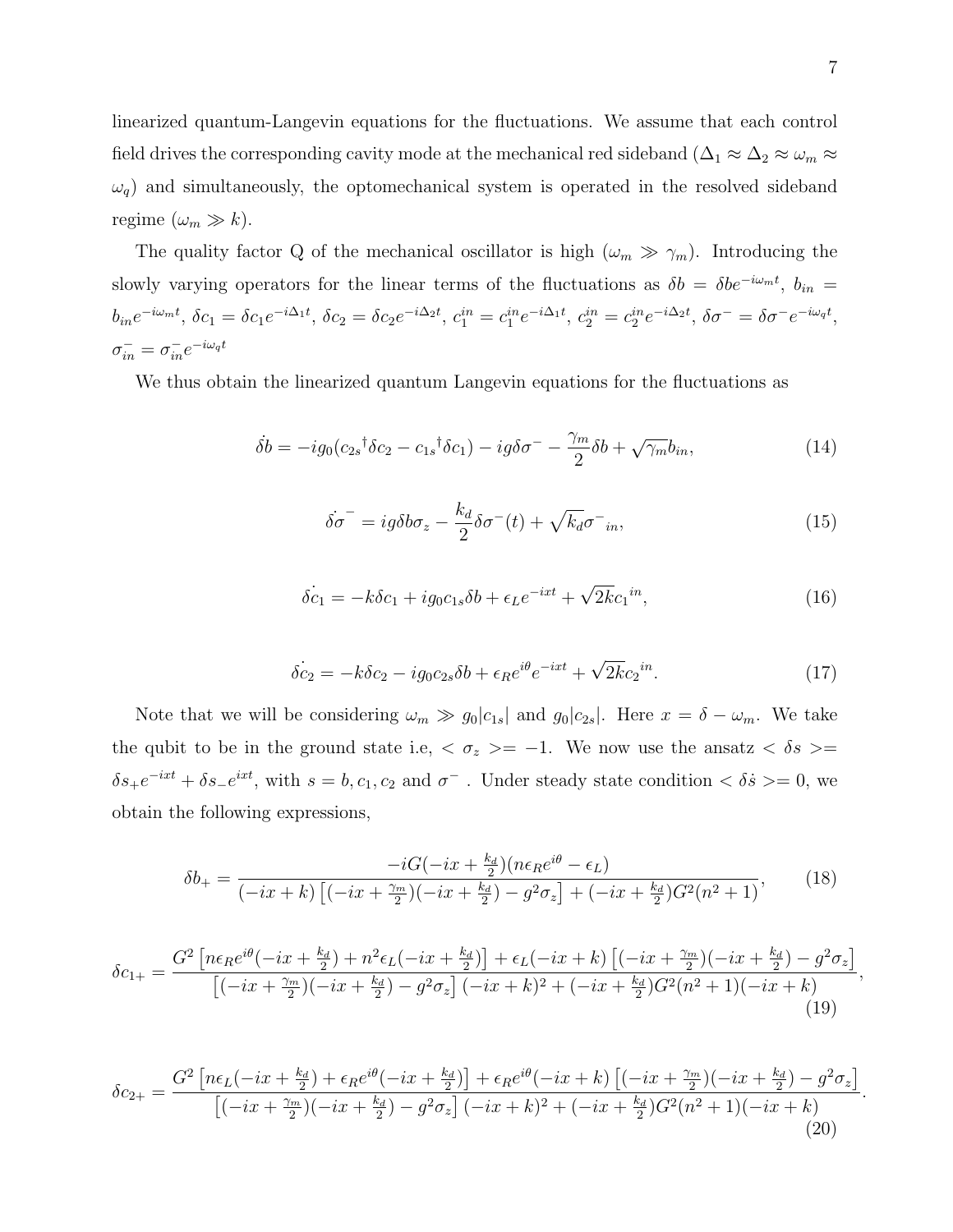Here  $G = g_0 c_{1s}$  is the effective optomechanical coupling related to coupling power  $P_{cL}$ . Without loss of generality, we assume  $c_{1s}$  and  $c_{2s}$  to be real-valued. In addition,  $|c_{2s}/c_{1s}| = n$ , as the photon number ratio of the two cavities.

# B. Non-linear case

Following the procedure adopted in the linear case, we now write down the corresponding equations for the non-linear case. The quantum-Langevin equations are derived as :-

$$
\dot{b} = -i\omega_m b(t) - ig_0(c_2^{\dagger} c_2 - c_1^{\dagger} c_1) - 2ig_N b^{\dagger} \sigma^-(t) - \frac{\gamma_m}{2} b(t) + \sqrt{\gamma_m} b_{in},\tag{21}
$$

$$
\dot{\sigma}^- = -i\omega_q \sigma^-(t) + ig_N b^2 \sigma_z(t) - \frac{k_d}{2} \sigma^-(t) + \sqrt{k_d} \sigma_{in}^-, \tag{22}
$$

$$
\dot{c}_1 = -[k + i\Delta_c - ig_0(b^\dagger + b)]c_1 + \epsilon_{cL} + \epsilon_L e^{-i\delta t} + \sqrt{2k}c_1^{in},\tag{23}
$$

$$
\dot{c}_2 = -[k + i\Delta_c + ig_0(b^\dagger + b)]c_2 + \epsilon_{cR} + \epsilon_R e^{i\theta} e^{-i\delta t} + \sqrt{2k}c_2{}^{in}.
$$
\n(24)

Note that we have now a non-linear term in the equation for  $\sigma^-$ .

The corresponding steady state values are found from the above equations as

$$
\langle b \rangle = b_s = \frac{-ig_0(|c_{2s}|^2 - |c_{1s}|^2)(\frac{k_d}{2} + i\omega_q)}{(\frac{\gamma_m}{2} + i\omega_m)(\frac{k_d}{2} + i\omega_q) - 2G_N^2 \langle \sigma_z \rangle_s},\tag{25}
$$

$$
\langle \sigma^- \rangle = \sigma_s^- = \frac{ig_N b_s^2 \langle \sigma_z \rangle_s}{\left(\frac{k_d}{2} + i\omega_q\right)},\tag{26}
$$

$$
\langle c_1 \rangle = c_{1s} = \frac{\epsilon_{cL}}{k + i\Delta_1},\tag{27}
$$

$$
\langle c_2 \rangle = c_{2s} = \frac{\epsilon_{cR}}{k + i\Delta_2},\tag{28}
$$

where  $G_N = g_N |b_s|$  is the effective qubit-mechanical coupling strength. The linearized quantum-Langevin equations for fluctuations are now written as

$$
\dot{\delta b} = -ig_0(c_{2s}{}^{\dagger}\delta c_2 - c_{1s}{}^{\dagger}\delta c_1) - 2ig_Nb_s{}^{\dagger}\delta\sigma^- - \frac{\gamma_m}{2}\delta b + \sqrt{\gamma_m}b_{in},\tag{29}
$$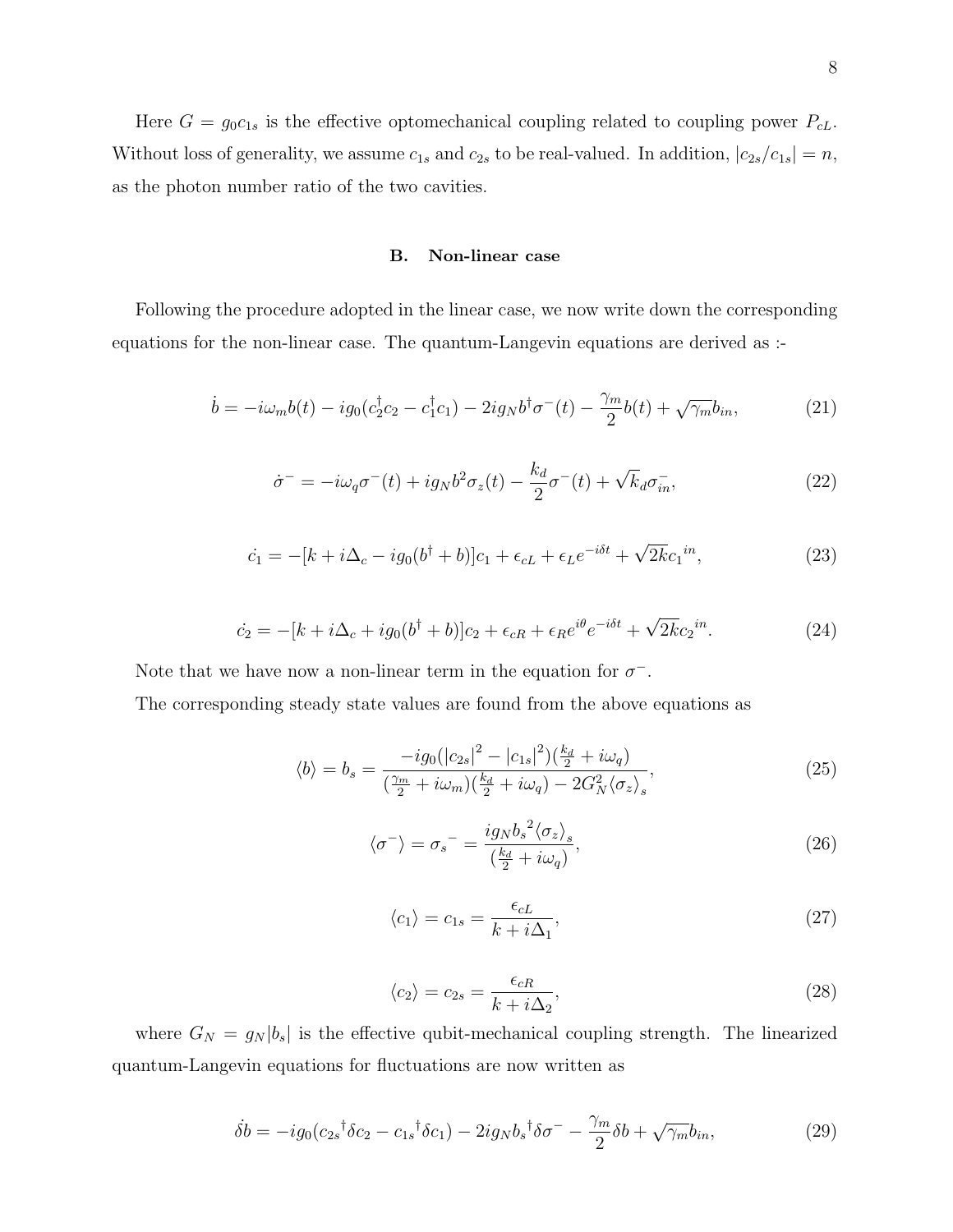$$
\dot{\delta\sigma}^- = 2ig_N b_s \sigma_z \delta b - \frac{k_d}{2} \delta \sigma^-(t) + \sqrt{k_d} \sigma^-_{in},\tag{30}
$$

$$
\dot{\delta c_1} = -k \delta c_1 + ig_0 c_{1s} \delta b + \epsilon_L e^{-ixt} + \sqrt{2k} c_1^{in},\tag{31}
$$

$$
\dot{\delta c_2} = -k \delta c_2 - ig_0 c_{2s} \delta b + \epsilon_R e^{i\theta} e^{-ixt} + \sqrt{2k} c_2^{in}.
$$
\n(32)

Analogous to eqns.(18)-(20) for the linear case, we now have the corresponding equations for the nonlinear case as

$$
\delta b_{+} = \frac{-iG(-ix + \frac{k_d}{2})(n\epsilon_R e^{i\theta} - \epsilon_L)}{(-ix + k)\left[(-ix + \frac{\gamma_m}{2})(-ix + \frac{k_d}{2}) - 4G_N{}^2 \sigma_z\right] + (-ix + \frac{k_d}{2})G^2(n^2 + 1)},\tag{33}
$$

$$
\delta c_{1+} = \frac{G^2 \left( n \epsilon_R e^{i\theta} \left( -ix + \frac{k_d}{2} \right) + n^2 \epsilon_L \left( -ix + \frac{k_d}{2} \right) \right) + \epsilon_L \left( -ix + k \right) \left[ \left( -ix + \frac{\gamma_m}{2} \right) \left( -ix + \frac{k_d}{2} \right) - 4G_N{}^2 \sigma_z \right]}{\left[ \left( -ix + \frac{\gamma_m}{2} \right) \left( -ix + \frac{k_d}{2} \right) - 4G_N{}^2 \sigma_z \right] \left( -ix + k \right)^2 + \left( -ix + \frac{k_d}{2} \right) G^2 (n^2 + 1) \left( -ix + k \right)} \tag{34}
$$

$$
\delta c_{2+} = \frac{G^2 \left( n\epsilon_L(-ix + \frac{k_d}{2}) + \epsilon_R e^{i\theta}(-ix + \frac{k_d}{2}) \right) + \epsilon_R e^{i\theta}(-ix + k) \left[ (-ix + \frac{\gamma_m}{2}) (-ix + \frac{k_d}{2}) - 4G_N{}^2 \sigma_z \right]}{\left[ (-ix + \frac{\gamma_m}{2}) (-ix + \frac{k_d}{2}) - 4G_N{}^2 \sigma_z \right] (-ix + k)^2 + (-ix + \frac{k_d}{2})G^2(n^2 + 1)(-ix + k)}
$$
(35)

In the next section we will investigate the optical response of the linear and non-linear system.

# IV. THE OPTICAL RESPONSE

To study the optical response of the system, we utilize the input-output theory [\[68\]](#page-23-13) and the left hand output field  $\epsilon_{outL}$  and the right hand output field  $\epsilon_{outR}$  is written as,

$$
\epsilon_{outL} + \epsilon_L e^{-ixt} = 2k \langle \delta c_1 \rangle,\tag{36}
$$

$$
\epsilon_{outR} + \epsilon_R e^{i\theta} e^{-ixt} = 2k \langle \delta c_2 \rangle.
$$
\n(37)

The oscillatory terms can be removed if we set  $\epsilon_{outj} = \epsilon_{outj} + e^{-ixt} + \epsilon_{outj} - e^{ixt}$ ,  $(j = L, R)$ . Note that the components  $\epsilon_{outL+}$  and  $\epsilon_{outR+}$  have same frequency  $\omega_p$  as the probe fields  $\epsilon_L$ and  $\epsilon_R$  while the output components  $\epsilon_{outL-}$  and  $\epsilon_{outR-}$  have the frequency  $2\omega_c - \omega_p$ .

.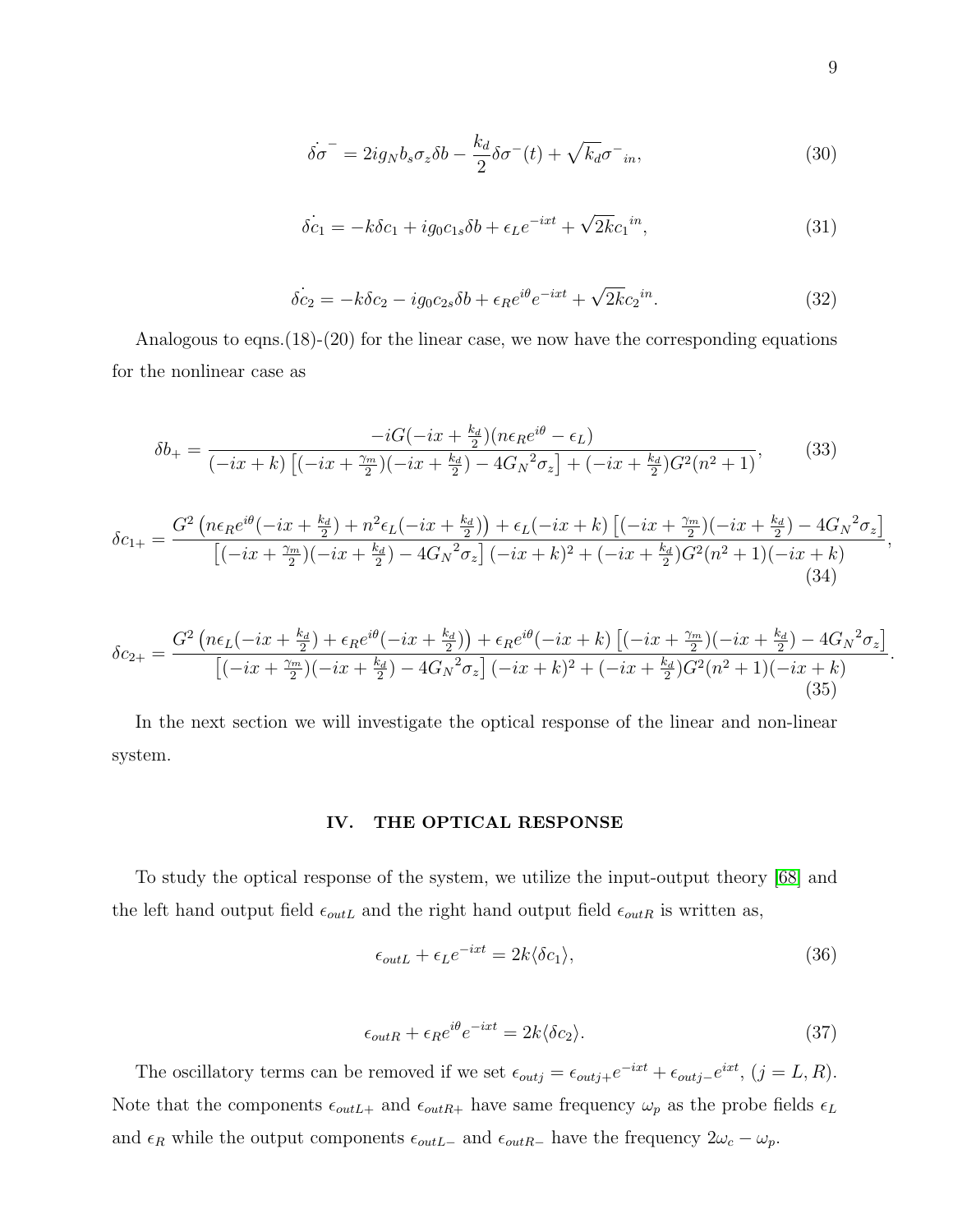$$
\epsilon_{outL+} = 2k\delta c_{1+} - \epsilon_L,\tag{38}
$$

$$
\epsilon_{outR+} = 2k\delta c_{2+} - \epsilon_R e^{i\theta}.\tag{39}
$$

We will now discuss Coherent Perfect Transmission (CPT) and Coherent Perfect Synthesis (CPS) for both the linear and non-linear system.

#### A. Coherent Perfect Transmission

We consider here the possibility of acheiving CPT in the parameter regimes where  $\frac{\epsilon_{out}L+}{\epsilon_I}$  $\frac{L_{tt}L+}{\epsilon_L}|=0$  and  $\left|\frac{\epsilon_{out}R+}{\epsilon_L}\right|$  $|\epsilon_L \epsilon_L| = 1$  with  $\epsilon_L \neq 0$  and  $\epsilon_R = 0$ . These conditions essentially means that we observe the left probe field from the right mirror after it passes through the double cavity system and perfectly transmitted through the right mirror. Note that the right probe field is taken to be absent.

Taking  $\epsilon_R = 0$  and  $n = 1$ , we get from eqns.(29)-(32) and eqns.(38)-(39), the four points where CPT will occur, in the limit  $\gamma_m, k_d \to 0$  are

$$
x_1 \rightarrow -\frac{\sqrt{2G^2 + g^2 - k^2 - \sqrt{4g^2k^2 + (-2G^2 - g^2 + k^2)^2}}{\sqrt{2}}}{\sqrt{2}},
$$
  
\n
$$
x_2 \rightarrow \frac{\sqrt{2G^2 + g^2 - k^2 - \sqrt{4g^2k^2 + (-2G^2 - g^2 + k^2)^2}}}{\sqrt{2}},
$$
  
\n
$$
x_3 \rightarrow -\frac{\sqrt{2G^2 + g^2 - k^2 + \sqrt{4g^2k^2 + (-2G^2 - g^2 + k^2)^2}}}{\sqrt{2}},
$$
  
\n
$$
x_4 \rightarrow \frac{\sqrt{2G^2 + g^2 - k^2 + \sqrt{4g^2k^2 + (-2G^2 - g^2 + k^2)^2}}}{\sqrt{2}}.
$$
  
\n(40)

We first consider the linear case.

In fig.2 and fig.3, we plot the normalized output probe field energy  $\frac{\epsilon_{out}L}{\epsilon_{tot}}$  $\frac{L_{tt}L+}{\epsilon_L}|^2$  and  $\frac{|\epsilon_{out}R+}{\epsilon_L}|$  $\frac{1}{\epsilon_L}$   $|^2$ respectively, as a function of dimensionless input probe detuning  $x/k$  for  $G = 3k$ ;  $g = 0$ (Solid red-line), and  $G = 3k$ ;  $g = k$  (Dashed blue-line). Fig. 2(b) and fig. 3(b) shows the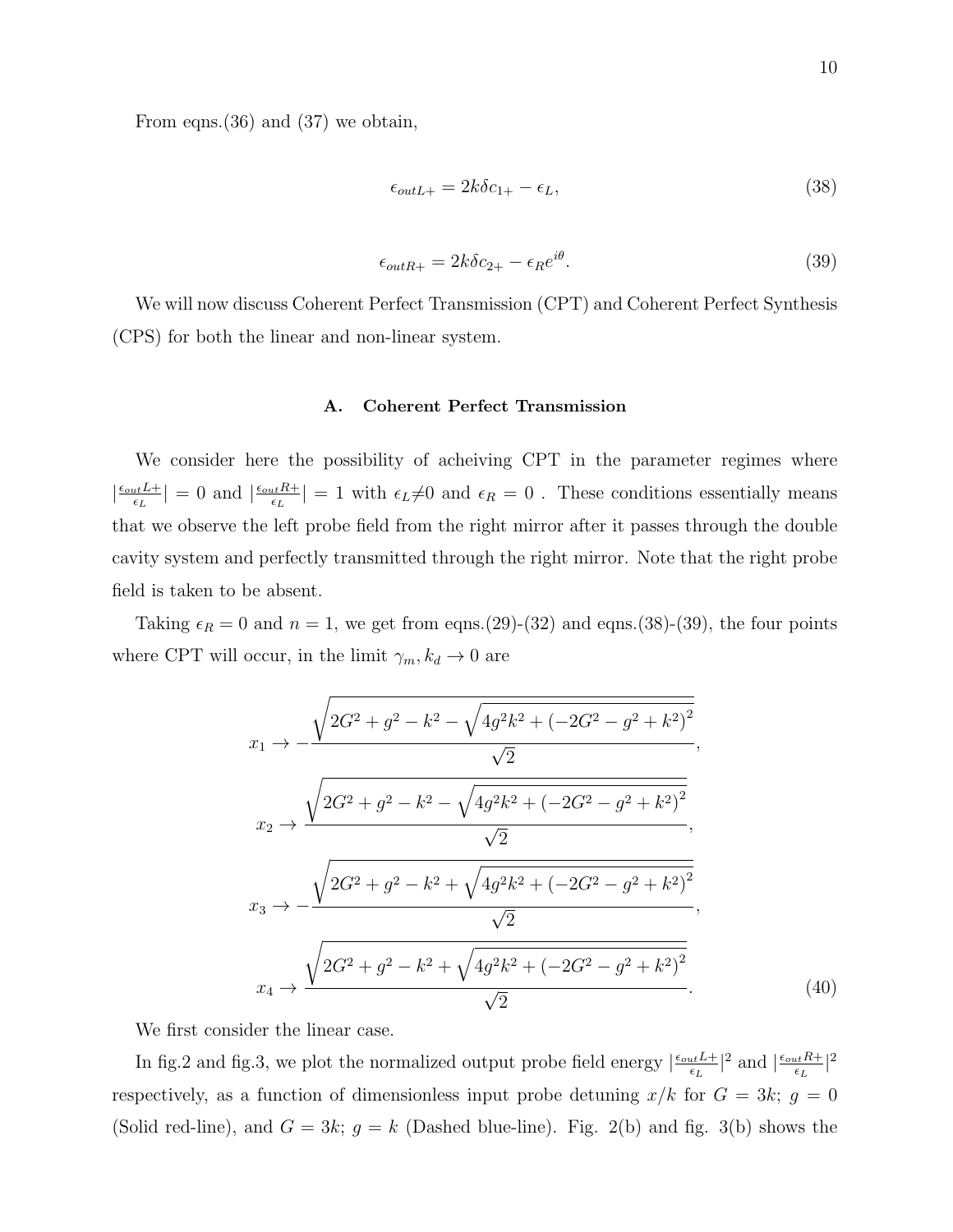

Figure 2: (Color online) The left output field  $\frac{\epsilon_{out}L+}{\epsilon_{tot}}$  $\frac{u_t L + 1}{\epsilon_L}$ <sup>2</sup> as a function of normalized probe detuning x/k. (a):  $[G = 3k, g = 0 \text{ (Solid red-line)}]; [G = 3k, g = k \text{ (Dashed blue-line)}];$  (b): Same plot as in (a) near  $x/k = 0$  shown for clarity.



Figure 3: (Color online) The right output field  $\frac{\epsilon_{out}R+}{\epsilon_{tot}}$  $\frac{L_t R + 1}{\epsilon_L}$ <sup>2</sup> as a function of normalized probe detuning  $x/k$ . (a): [ $G = 3k$ ,  $g = 0$  (Solid red-line)]; [ $G = 3k$ ,  $g = k$  (Dashed blue-line)]; (b): Same plot as in (a) near  $x/k = 0$ .

same plots near  $x/k = 0$  for clarity. For  $G = 3k$  and  $g = 0$ , we get three points where CPT is observed i.e,  $x/k = 0$  and  $x_{\pm} = \pm 4.05k$ . On the other hand for  $G = 3k$  and  $g = k$ , four distinct transmission points are noticed both from the plots as well as from eqn.(40). In the absence of two-level-mechanical mode coupling  $(g = 0)$ , CPT is observed at three points but on the other hand when g is finite i.e,  $g = k$ , the two points near  $x/k$  do not demonstrate CPT. This perhaps indicates that some energy from the optical mode is taken away by the mechanical mode via optomechanical coupling and transfered to the two-level system. The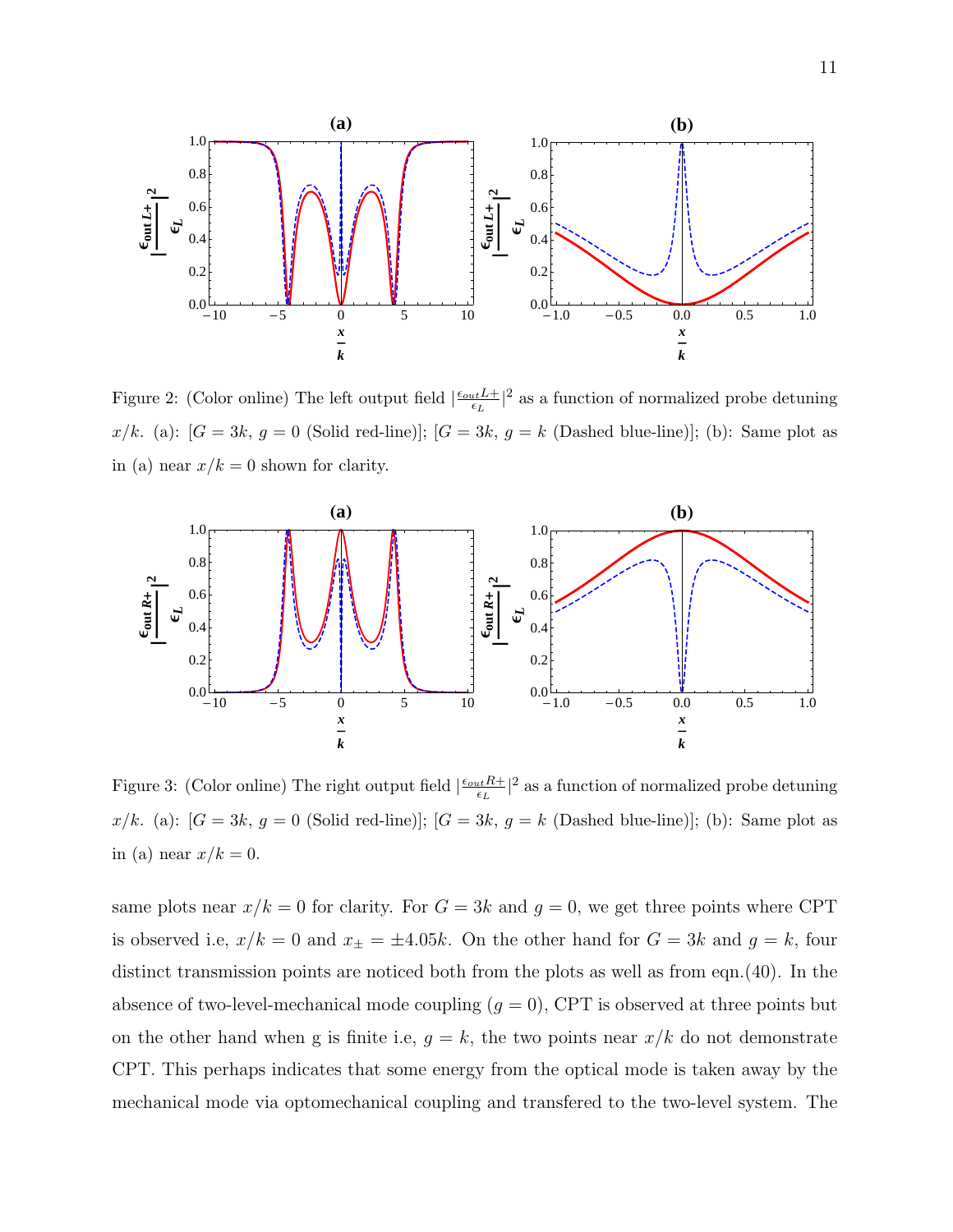two points near  $x_{\pm} = \pm 4.05k$  shows perfect transmission (CPT).



Figure 4: (Color online) The right output field  $\frac{\epsilon_{out}R+}{\epsilon_{tot}}$  $\frac{dL}{\epsilon_L}$ <sup>2</sup> as a function of normalized probe detuning  $x/k$ . (a) [ $G = 3k$ ,  $g = 0.1k$  (Solid red-line)]; [ $G = 3k$ ,  $g = k$  (Dashed blue-line)]; (b) Same plot as in (a) near  $x/k = 0$  for clarity.

Fig.4 shows a plot of  $\left| \frac{\epsilon_{out} R +}{\epsilon_{in}} \right|$  $\frac{dE}{\epsilon_L}$ <sup>2</sup> for  $g = 0.1k$  (solid red-line) and  $g = k$  (dashed blue-line). Even at  $g = 0.1k$ , only three CPT points are visible. Actually four transmission points starts appearing when  $g \geq 0.4k$ .

We now consider the non-linear case corresponding to a superconducting charge qubit attached to the membrane in the middle. Proceeding in a manner similar to that for the linear case, the four transmission point appear at,

$$
x_{1} \rightarrow -\frac{\sqrt{2G^{2} + 4G_{N}^{2} - k^{2} - \sqrt{16G_{N}^{2}k^{2} + (-2G^{2} - 4G_{N}^{2} + k^{2})^{2}}}}{\sqrt{2}},
$$
  
\n
$$
x_{2} \rightarrow \frac{\sqrt{2G^{2} + 4G_{N}^{2} - k^{2} - \sqrt{16G_{N}^{2}k^{2} + (-2G^{2} - 4G_{N}^{2} + k^{2})^{2}}}}{\sqrt{2}},
$$
  
\n
$$
x_{3} \rightarrow -\sqrt{G^{2} + 2G_{N}^{2} - \frac{k^{2}}{2} + \frac{\sqrt{16G_{N}^{2}k^{2} + (-2G^{2} - 4G_{N}^{2} + k^{2})^{2}}}{2}},
$$
  
\n
$$
x_{4} \rightarrow \sqrt{G^{2} + 2G_{N}^{2} - \frac{k^{2}}{2} + \frac{\sqrt{16G_{N}^{2}k^{2} + (-2G^{2} - 4G_{N}^{2} + k^{2})^{2}}}{2}},
$$
  
\n(41)

Fig. 5 and fig. 6 shows the plots of  $\frac{\epsilon_{out}L_{+}}{\epsilon_{in}}$  $\frac{L_{\text{t}}L+}{\epsilon_L}|^2$  and  $\frac{\epsilon_{\text{out}}R+}{\epsilon_L}$  $\frac{u_t R + 1}{\epsilon_L}$ <sup>2</sup> respectively, as a function of input probe detuning  $\frac{x}{k}$  for  $G = 3k$ ;  $G_N = 0.1k$  (Red-line), and  $G = 3k$ ;  $G_N = 0.4k$  (Blue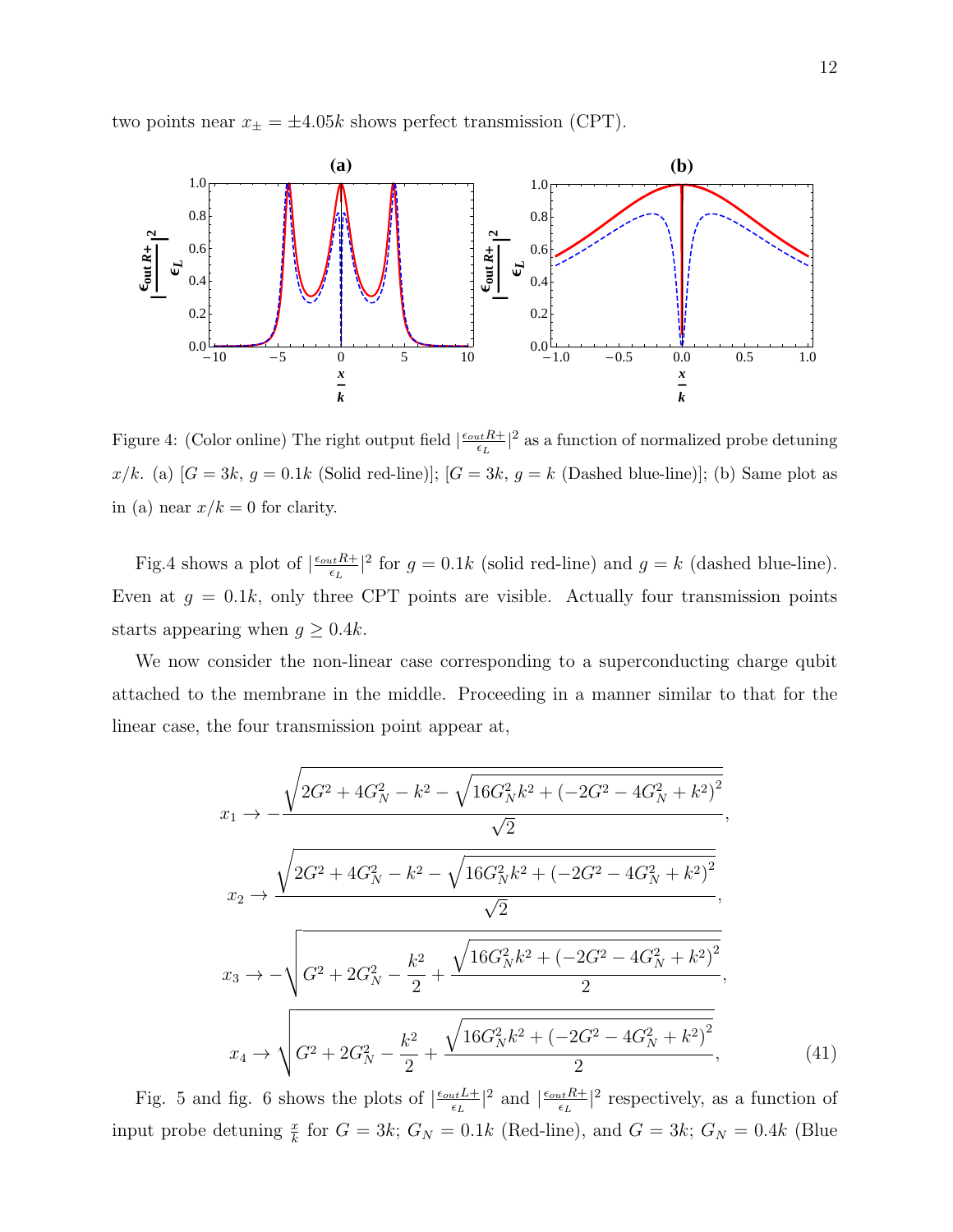

Figure 5: (Color online) The left output field  $\frac{\epsilon_{out}L+}{\epsilon_{tot}}$  $\frac{uLL}{\epsilon_L}|^2$  as a function of normalized probe detuning  $x/k$ . (a) [ $G = 3k$ ,  $G_N = 0.1k$  (Solid red-line)], [ $G = 3k$ ,  $G_N = 0.4k$  (Dashed blue-line)], (b) Same plot as in (a) near  $x/k = 0$ .



Figure 6: (Color online) The right output field  $\frac{\epsilon_{out}R+}{\epsilon_{tot}}$  $\frac{L_t R + 1}{\epsilon_L}$ <sup>2</sup> as a function of normalized probe detuning  $x/k$ . (a) [ $G = 3k$ ,  $G_N = 0.1k$  (Solid red-line)], [ $G = 3k$ ,  $G_N = 0.4k$  (Dashed blue-line)], (b) Same plot as in (a) near  $x/k = 0$ .

Dashed-line). Now comparing fig.3 and fig.5, we note that CPT at four points is observed at  $G_N = 0.1k$  while at  $G_N = 0.4k$ , complete transmission is only observed at two points near  $x_{\pm} = \pm 4k$ . The two points near  $x = 0$  show near perfect transmission ( $\left| \frac{\epsilon_{out} R_{\pm}}{\epsilon_{in}} \right|$  $\frac{L_t R + 2}{\epsilon_L}$   $\approx 0.85$ ) for  $G_N = 0.4k$  which is slightly higher than  $g = k$  case.

For all the above cases, exactly at  $x = 0$ , CPT is observed only when  $g(G_N) = 0$ . Thus in the presence of the two-level system, we can design an "All Optical Switch" functioning around  $x = 0$ . From the above analysis, we can conclude that the non-linear system is comparatively more suitable to generate four CPT points. Around  $x = 0$  points both for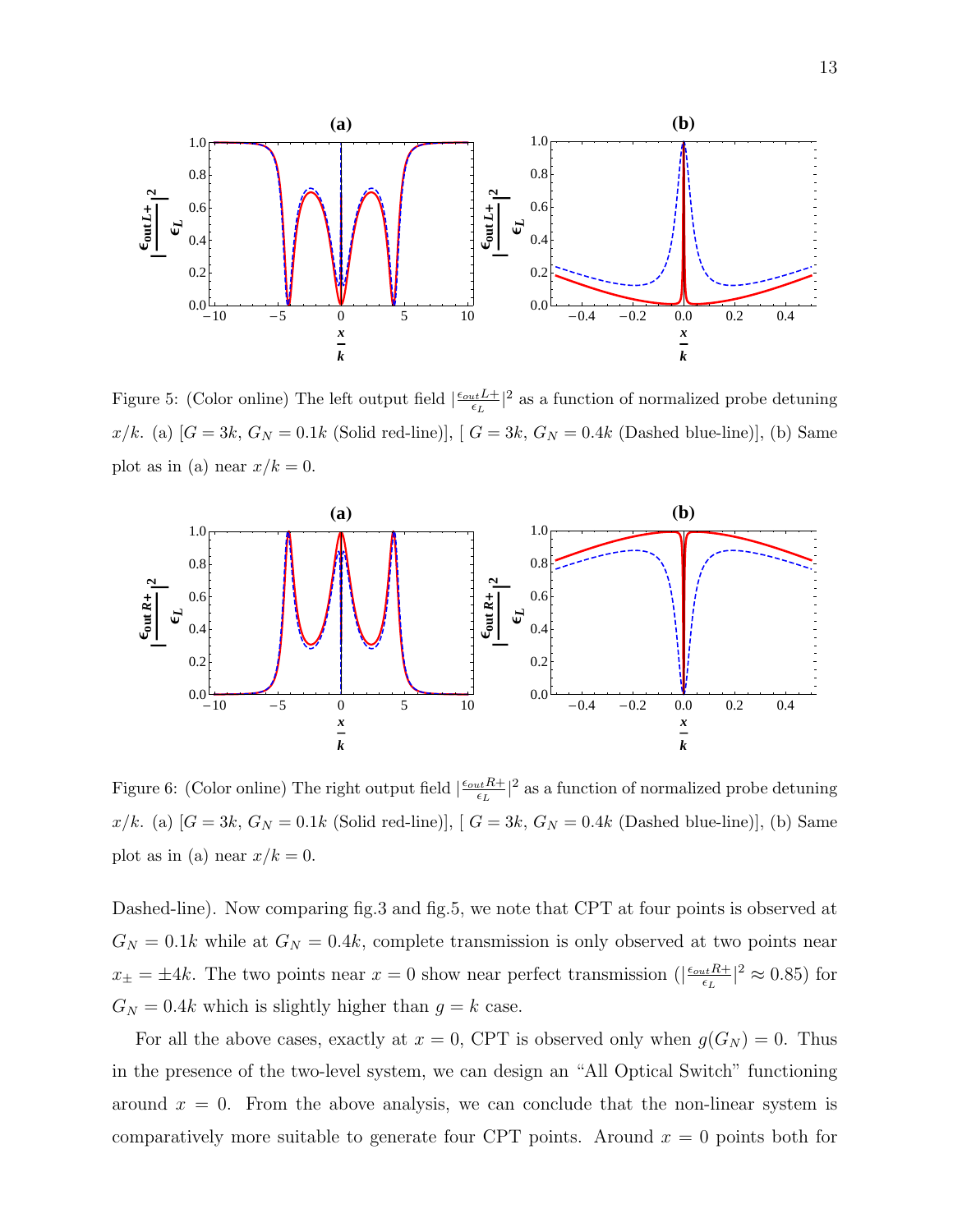linear as well as non-linear case, we observe two transmission points. As one tunes x across the  $x = 0$  point, we can switch between zero transmission to large transmission (CPT in case g or  $G_N$  is very low). Thus these systems have the potential to be used as "all optical switch". Moreover, the width of the transmission around  $x = 0$  is very small for small  $g(G_N)$  and it widens as we increase  $g(G_N)$ . This indicates that at small values of g or  $G_N$ , the functioning of the optical switch is more sensitive i.e, a small variation of x around  $x = 0$ causes a sharp change in the transmission.

#### B. Coherent Perfect Synthesis

In this sub-section, we consider the possibility of achieving CPS under the conditions  $\frac{\epsilon_{out}L+}{\epsilon}$  $\frac{L_{tt}L+}{\epsilon_L}|^2=0$  and  $\left|\frac{\epsilon_{out}R+}{\epsilon_L}\right|$  $\frac{L_t R + 2}{\epsilon_L}$  = 2 or  $\frac{\epsilon_{out} L + 1}{\epsilon_L}$  $\frac{L_{tt}L+}{\epsilon_L}|^2=2$  and  $\left|\frac{\epsilon_{out}R+}{\epsilon_L}\right|$  $\frac{L_t R + 1}{\epsilon_L}$  = 0 with  $\epsilon_L = \epsilon_R \neq 0$ . In order to avoid energy loss via fast mechanical decay, we consider a high-Q quantum mechanical mode by taking  $\gamma_m \to 0$ . In addition we also assume that energy is not loss due to decay and decoherence of the two level system by taking  $k_d \to 0$ . A plot of  $\left| \frac{\epsilon_{out} L + \epsilon_{out}}{\epsilon_{in}} \right|$  $\frac{L_{tt}L+}{\epsilon_L}|^2$  and  $\frac{|\epsilon_{out}R+}{\epsilon_R}$  $\frac{\mu t R + 2}{\epsilon_R}$  versus normalized detuning  $x/k$  for the linear case is shown in fig.7(a) and fig.7(b) respectively.



Figure 7: (Color online) The normalized output strength for linear case for (a)  $\frac{\epsilon_{out}L+1}{\epsilon_{out}}$  $\frac{u \cdot L + 2}{\epsilon_L}$  and (b)  $\frac{\epsilon_{out}R+}{\epsilon_{D}}$  $\frac{dE}{\epsilon_R}$ <sup>2</sup> as a function of normalized probe detuning  $x/k$ . The parameters used are:  $G = 3k$  and  $g = k$  (Solid red-line),  $G = 4k$  and  $g = k$  (Dashed blue-line)]

.

Four perfect synthesis channels are produced for  $g = k$ ,  $G = 3k$  (solid red-line) as well as for  $G = 4k$  (dashed blue-line). It is clear that points where  $\frac{\epsilon_{out}L}{\epsilon_{in}}$  $\frac{u_t L + 2}{\epsilon_L}$  = 0, we have  $\frac{\epsilon_{out}R+}{\epsilon_{D}}$  $\frac{L_t R + 2}{\epsilon_R}$  = 2 and vice-versa.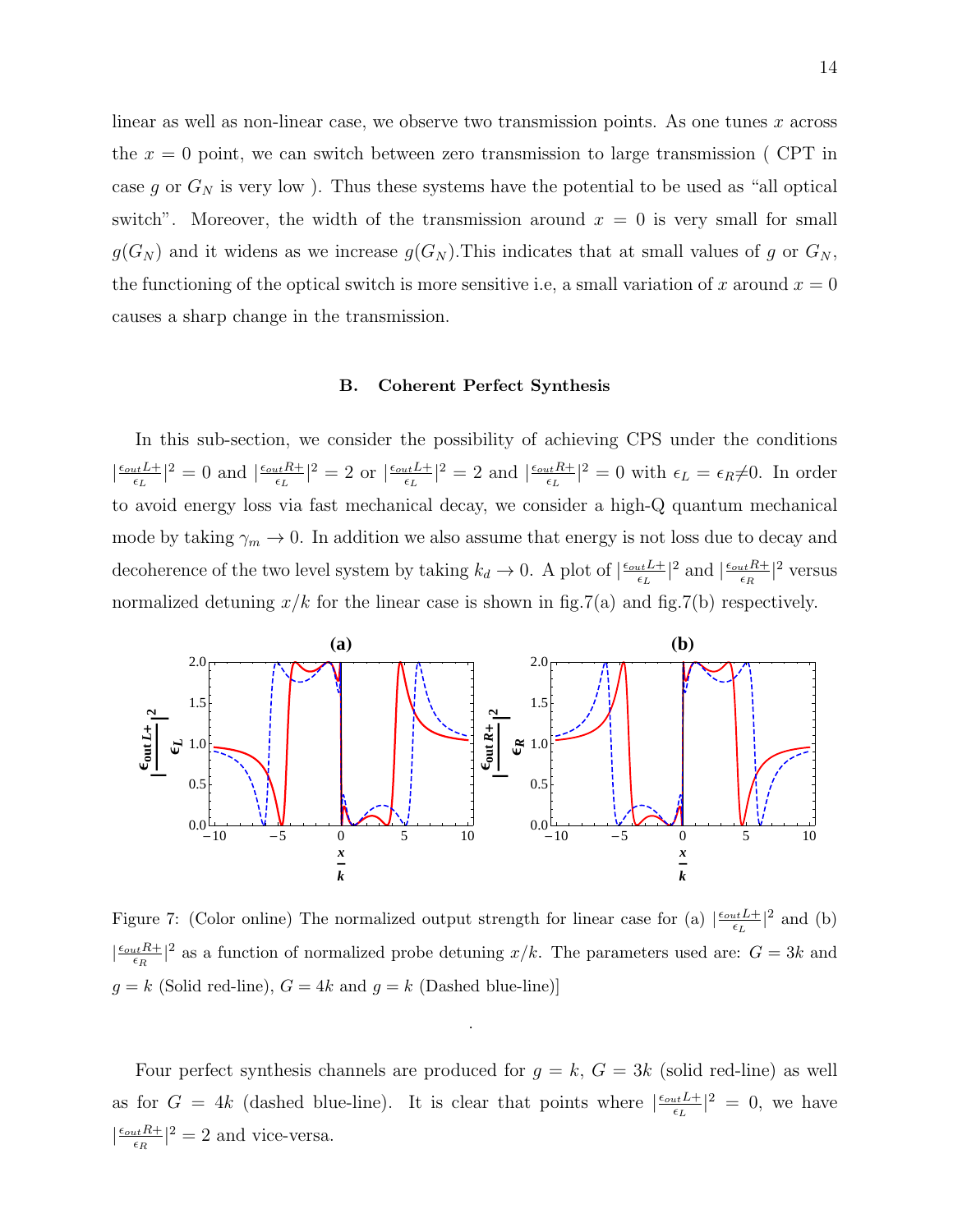Plots for the non-linear case is depicted in  $fig.8(a)$  and  $8(b)$  respectively. A similar observation is made as in the linear case (fig.7). Four perfect synthesis points are visible here also.



Figure 8: (Color online) The normalized output strength for non-linear case for (a)  $\frac{\epsilon_{out}L+1}{\epsilon_{tot}}$  $\frac{L}{\epsilon_L}$  and  $\frac{L}{\epsilon_L}$ (b)  $\left| \frac{\epsilon_{out}R+}{\epsilon_{B}}\right|$  $\frac{dL}{dR}$  as a function of normalized probe detuning  $x/k$ . The parameters used are:  $G = 3k$ and  $G_N = 0.1k$  (Solid red-line) ,  $G = 4k$  and  $G_N = 0.1k$  (dashed blue-line).

Fig.9 illustrates both the linear and nonlinear case with the reduced range of  $x/k$ . This helps us to focus around the  $x = 0$  point. Interestingly we notice that the variation of the output probe energy for the nonlinear case is extremely rapid around  $x = 0$  as compared to the linear case. This again as before points to the fact that the nonlinear system can be used to design a comparatively more sensitive optical switch.

Thus we see that in CPS we can have a coherent control over the perfect transmission and perfect reflection of the left and right probe fields. These observations are a result of constructive or destructive interference between  $\epsilon_L$  and  $\epsilon_R$  at the two cavity mirrors. This interference is seen to be influenced by the presence of the two-level system coupled to the middle movable membrane and that we can control the transmission by the adjusting the two-level parameters which is seen to emerge as a new handle.

# V. OPTOMECHANICALLY INDUCED ABSORPTION

In optomechanically induced transparency (OMIT), probe excitations are transferred to mechanical oscillations and again converted back to probe field. A perfect destructive interference can be set up between the intracavity probe field and the fluctuations that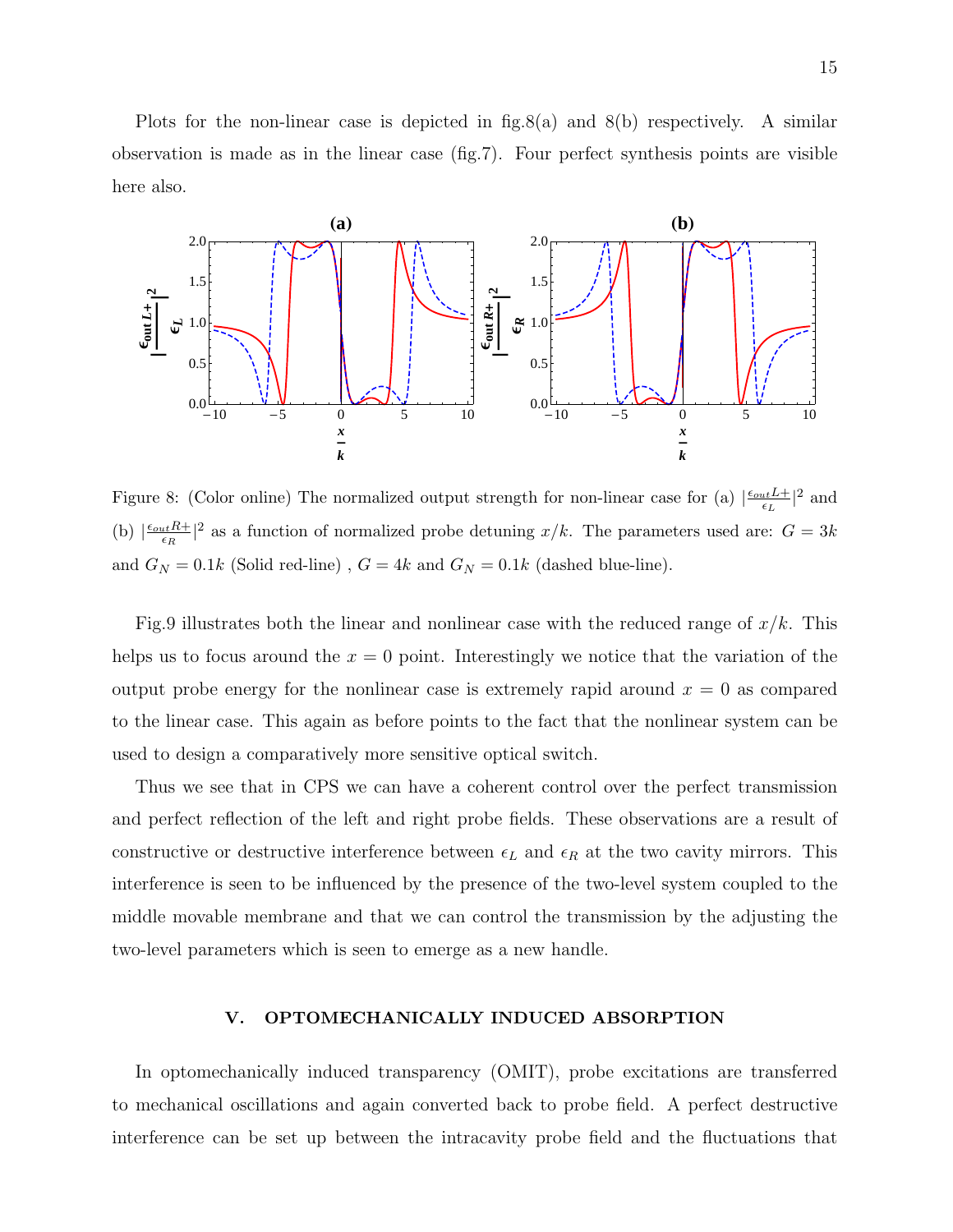

Figure 9: (Color online)The normalized output strength for both linear and non-linear case for (a)  $\left| \frac{\epsilon_{out} L +}{\epsilon_{\tau}} \right|$  $\frac{L_{tt}L+}{\epsilon_L}|^2$  and (b)  $\left|\frac{\epsilon_{out}R+}{\epsilon_R}\right|$  $\frac{dL}{\epsilon_R}$ <sup>2</sup> as a function of normalized probe detuning  $x/k$  at near  $x/k = 0$ for the following parameters:  $[G = 3k, g = k \text{ (Orange dot-dashed-line)}], [G = 4k, g = k \text{ (Purple)}]$ dotted-line)], [ $G = 3k$ ,  $G_N = 0.1k$  (Blue dashed-line)], [ $G = 4k$ ,  $G_N = 0.1k$  (Red solid-line)];

returns to the cavity from the mechanical oscillator. As a result the probe field can not exist in the cavity, and the cavity then becomes transparent. A system can also be designed such that a constructive interference take place that leads to optomechanically induced absorption (OMIA) [\[69,](#page-23-14) [70\]](#page-23-15). In this section, we analyze the existence of OMIA in terms of the left-hand or right-hand output probe fields. The absorptive and dispersive behaviour of the system is contained in the real and imaginary part of the transmission  $\epsilon_T$ . Defining  $\epsilon_T =$  $2k\delta c_{1+}$  $\epsilon_L$ , we obtain the following expressions for linear coupling

$$
\epsilon_T = \frac{G^2 2k(n\epsilon_R e^{i\theta}(-ix + \frac{k_d}{2}) + n^2 \epsilon_L (-ix + \frac{k_d}{2})) + 2k\epsilon_L (-ix + k)[(-ix + \frac{\gamma_m}{2})(-ix + \frac{k_d}{2}) - g^2 \sigma_z]}{\epsilon_L [(-ix + \frac{\gamma_m}{2})(-ix + \frac{k_d}{2}) - g^2 \sigma_z](-ix + k)^2 + (-ix + \frac{k_d}{2})G^2(n^2 + 1)(-ix + k)\epsilon_L}
$$
\n(42)

and for nonlinear coupling as,

$$
\epsilon_T = \frac{G^2 2k(n\epsilon_R e^{i\theta}(-ix + \frac{k_d}{2}) + n^2 \epsilon_L (-ix + \frac{k_d}{2})) + 2k\epsilon_L (-ix + k)[(-ix + \frac{\gamma_m}{2})(-ix + \frac{k_d}{2}) - 4G_N{}^2 \sigma_z]}{\epsilon_L [(-ix + \frac{\gamma_m}{2})(-ix + \frac{k_d}{2}) - 4G_N{}^2 \sigma_z](-ix + k)^2 + (-ix + \frac{k_d}{2})G^2(n^2 + 1)(-ix + k)\epsilon_L}
$$
\n(43)

Fig. 10(a) and 10(b) shows the Re[ $\epsilon_T$ ] and Im[ $\epsilon_T$ ] as a function of probe detuning  $x/k$ . The solid red-line depicts the linear case  $(G = k, g = k)$  and the blue dashed-line depicts the nonlinear case  $(G = k, G_N = 0.1k)$ . From Fig. 10(a), we notice that for both the linear and nonlinear case there are three absorption peaks. The width of the central absorption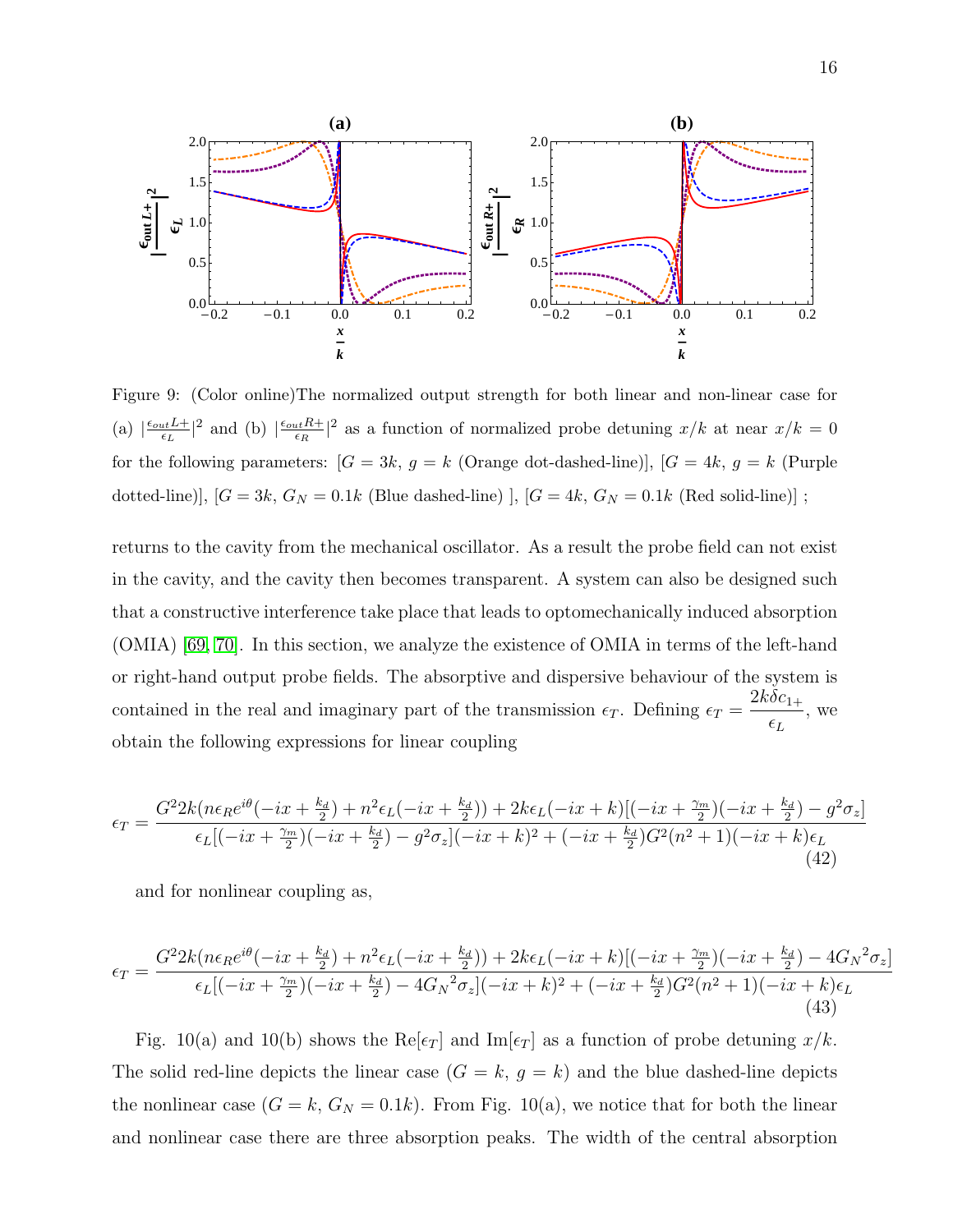

Figure 10: (Color online) Real (plot a) and Imaginary (plot b) part of the left-hand output probe field  $\epsilon_T$  as a function of normalized probe detuning  $x/k$ . For linear case we have taken  $g = k$  (solid red-line) and for the non-linear we choose  $G_N = 0.1k$  (dashed blue-line). For all curves the other parameters are as,  $G = k$ ,  $\sigma^z = -1$ ,  $n = 1$ ,  $\theta = 3\pi$ ,  $k_d = 0$ 

peak (at  $x = 0$ ) is extremely narrow for the nonlinear case as compared to the linear case. In the absence of the two level coupling with the mechanical oscillator i.e,  $(g = G_N = 0)$ , the OMIA structure transforms to OMIT structure similar to that found in [\[71\]](#page-23-16). Working in the mechanical red side band  $\Delta_1 = \Delta_2 = \omega_m$  leads to  $\Delta_c = \omega_0 - \omega_c = \omega_m$ , or  $\omega_0 = \omega_c + \omega_m$ . Now the central absorption peak is observed at  $x = 0$  i.e,  $\omega_p - \omega_c = \omega_m$ , or  $\omega_p = \omega_c + \omega_m$ . The mechanical resonator is driven resonantly when the beat of the probe field and the control field  $\delta$  matches the mechanical resonance frequency  $\delta = \omega_m$ .

The mechanical oscillation leads to creation of sidebands of the optical field. The dominant sideband has the same frequency as the probe field. This coherent process leads to interference between the sidebands and the probe field. In the absence of the qubit, destructive interference is generated leading to cancelation of the intracavity field, resulting in a transparency window in the cavity output. On the other hand, presence of the qubit induces a sideband that is in-phase with the probe field and hence leading to a constructive interference. This results in a opaque window in the cavity. The additional absorption peaks (at  $x \neq 0$ ) appear due to constructive interference between higher order sidebands ( generated due to the nonlinearity in the system ) and the probe fields.

In equations (42) and (43), if we put  $g = G_N = 0$ , respectively and neglect  $\gamma_m$  and  $k_d$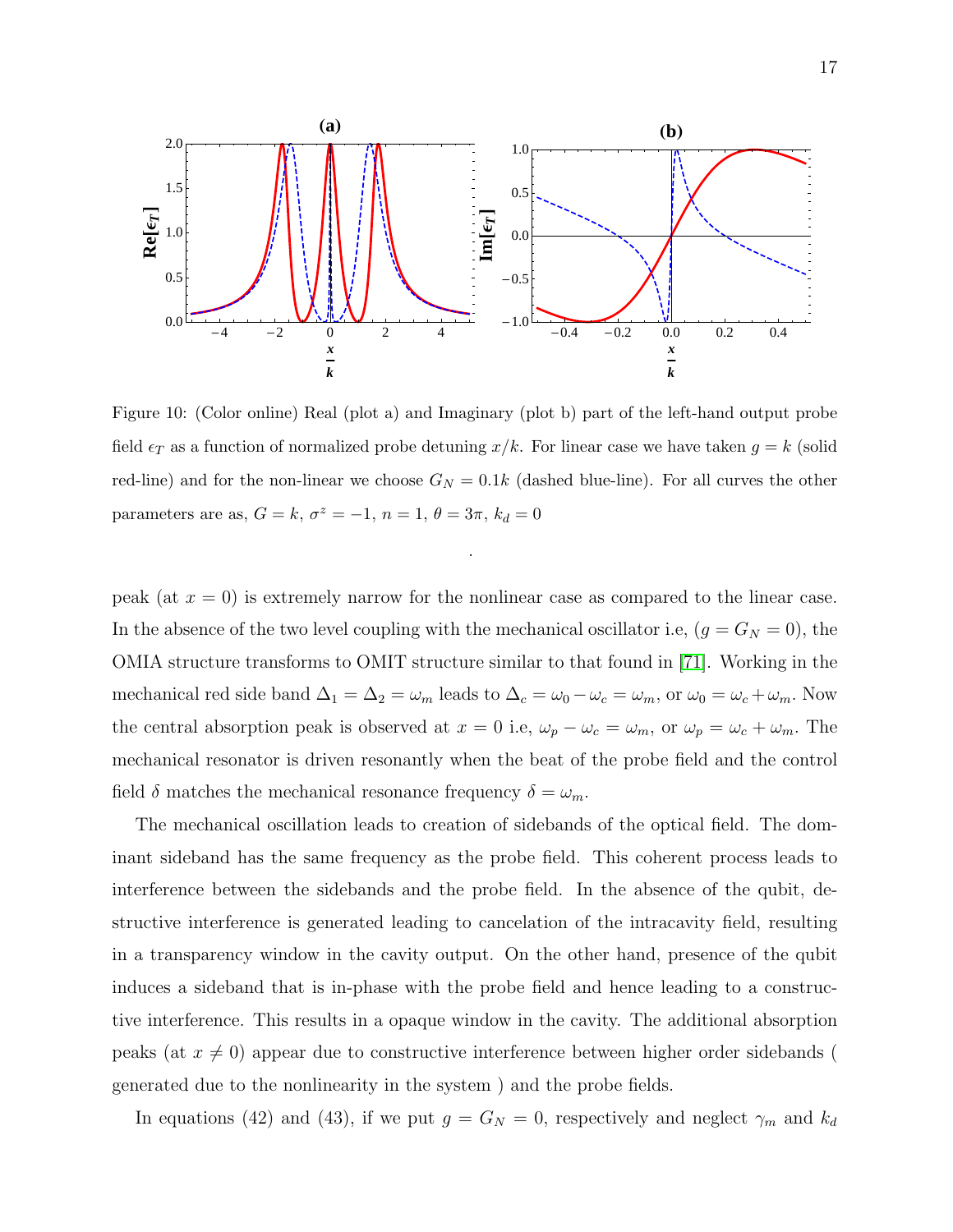

Figure 11: (Color online) Real part of the left-hand output probe field,  $\epsilon_T$  for the linear case (plot a) and nonlinear case (plot b) as a function of normalized probe detuning  $x/k$ . For linear we have taken  $g = k$  (solid red-line) and for the non-linear case we have taken  $G_N = 0.1k$  (blue dashed-line). For both the cases, the other parameters are:  $G = k$ ,  $\sigma^2 = 0.1$ ,  $n = 1$ ,  $\theta = 3\pi$ ,  $k_d = 0$ 

compared to  $k$ , we obtain,

$$
\epsilon_T = \frac{G^2 2k (n \frac{\epsilon_R}{\epsilon_L} e^{i\theta} + n^2) - 2kx (x + ik)}{(k - ix)[G^2(n^2 + 1) - x(x + ik)]}
$$
(44)

Here in eqn.  $(44)$ , we find that the numerator is quadratic in x and the denominator is cubic in x. On the other hand in equations (42) and (43), the numerator is cubic in x and the denominator is quartic in  $x$ . These changes determine the physical behaviour of the output field. Figure 10(b) shows the dispersion curves for the linear (red-line) and nonlinear case (blue-dashed line). Clearly the nonlinear curve is much steeper than the linear curve. The steep curve again indicates the possibility of using the nonlinear hybrid system as an optical switch.

We now check the influence of  $\sigma_z$  on the OMIA. If  $\sigma_z = 0$  (both upper and lower level equally populated ) then the influence of qubit-mechanical oscillator vanishes and the OMIA is converted into OMIT as in [\[71\]](#page-23-16). Using  $\sigma_z = 0.1$  (population of upper level is slightly more than the lower level), we generate the plots of  $\text{Re}[\epsilon_T]$  for linear and nonlinear case as shown in fig. 11(a) and 11(b) respectively. For the linear case (fig.11a) the OMIA peak at  $x = 0$ becomes narrow and the perfect transmission around  $x = 0$  no longer exists. For nonlinear case ( fig.11b) the OMIA peak at  $x = 0$  becomes even more narrow compared to the linear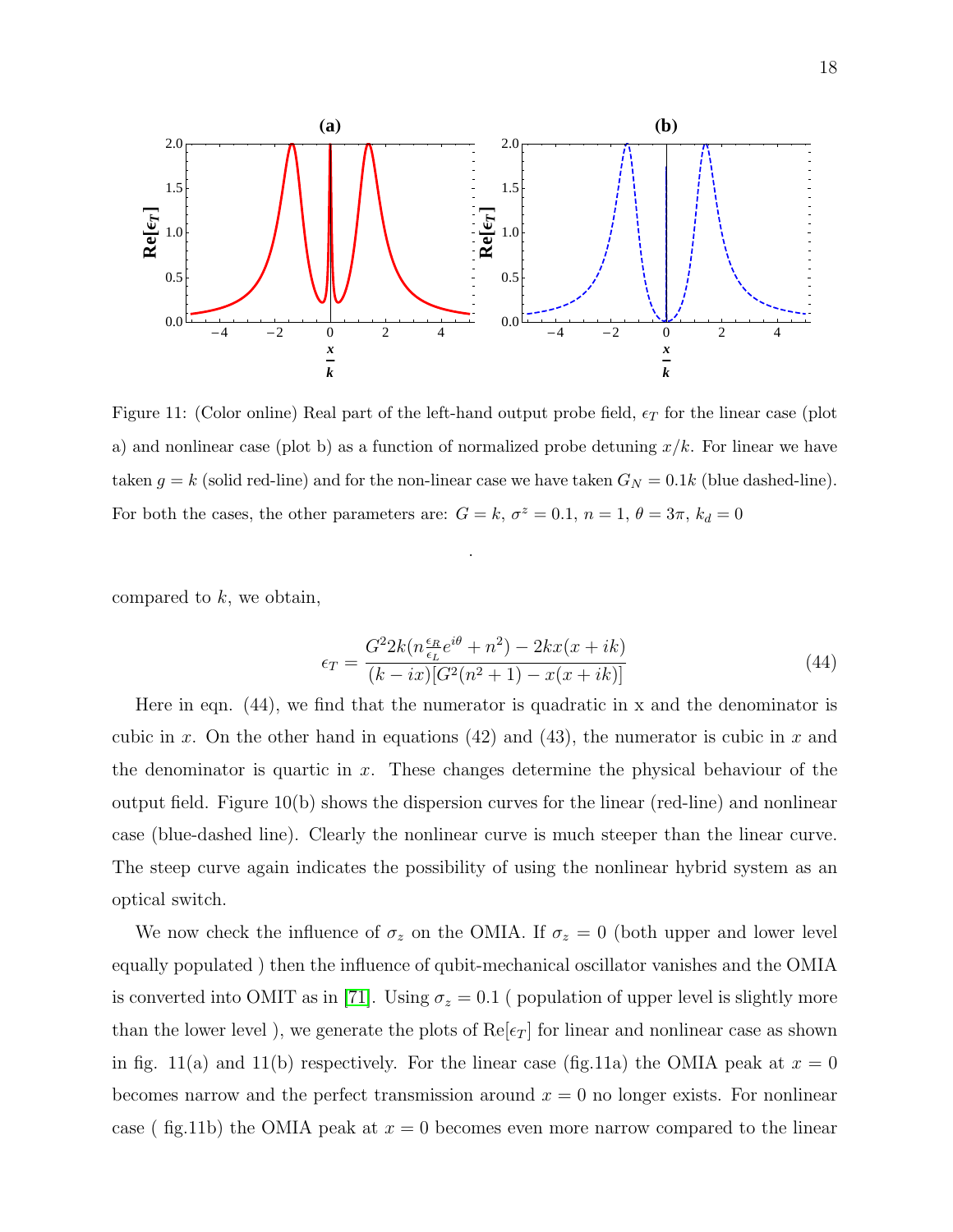

Figure 12: (Color online) Real part of the left-hand output probe field,  $\epsilon_T$  for the linear case (plot a) and nonlinear case (plot b) as a function of normalized probe detuning  $x/k$ . For linear case we have taken  $g = k$ ,  $k_d = 0.1$  (solid red-line) and for the non-linear case we take  $G_N = 0.1k$ ,  $k_d = 0.01$  (blue-dashed line). For both the plots, the other parameters are:  $G = k$ ,  $\sigma^2 = 0.1$ ,  $n = 1$ ,  $\theta = 3\pi$ 

case and partial transmission is observed. We also find that on increasing the qubit decay rate  $k_d$ , the constructive interference that leads to OMIA starts to disappear and a transition towards OMIT occurs. This is illustrated in figs. 12(a) and 12(b) for different values of  $\sigma_z$ and  $k_d$  for linear and nonlinear case. For the linear case a complete transition to OMIT occurs at  $\sigma_z = 0.1$  and  $k_d = 0.1k$ . On the other hand for the nonlinear case, OMIT is seen to occur at  $\sigma_z = 0.1$  and  $k_d = 0.01k$ . For the  $\sigma_z = -1$  case, partial OMIA is observed in figs.  $13(a)$  and  $13(b)$  respectively.

All the parameters used in our calculations are accessible in earlier experiments as discussed in the following [\[24,](#page-21-4) [72–](#page-23-17)[76\]](#page-24-0). The length of the optical cavity may vary from  $10^{-3} - 25 \times 10^{-3}$ m. Effective mass of the mechanical mirror can vary between  $5-145$ ng and its frequency varies between  $1-10MHz$ . The corresponding damping rate of the resonator is  $\gamma_m = \omega_m/Q$ , where  $Q = 10^7$  is the Quality factor of the optomechanical cavity. The external laser pump strength can vary from  $0.2-0.5\omega_m$ . Also, the damping rate of intracavity optical field may vary from  $2\pi \times 0.1kHz - 2\pi \times 1.0MHz$ . The damping rate of the two-level system may vary from  $2\pi \times 0.1 MHz - 2\pi \times 0.66 MHz$  and the linear and nonlinear coupling can be around  $2\pi \times 1.0MHz - 2\pi \times 2.0MHz$  with  $g_N < g$ [\[66,](#page-23-11) [67\]](#page-23-12). The effective optomechanical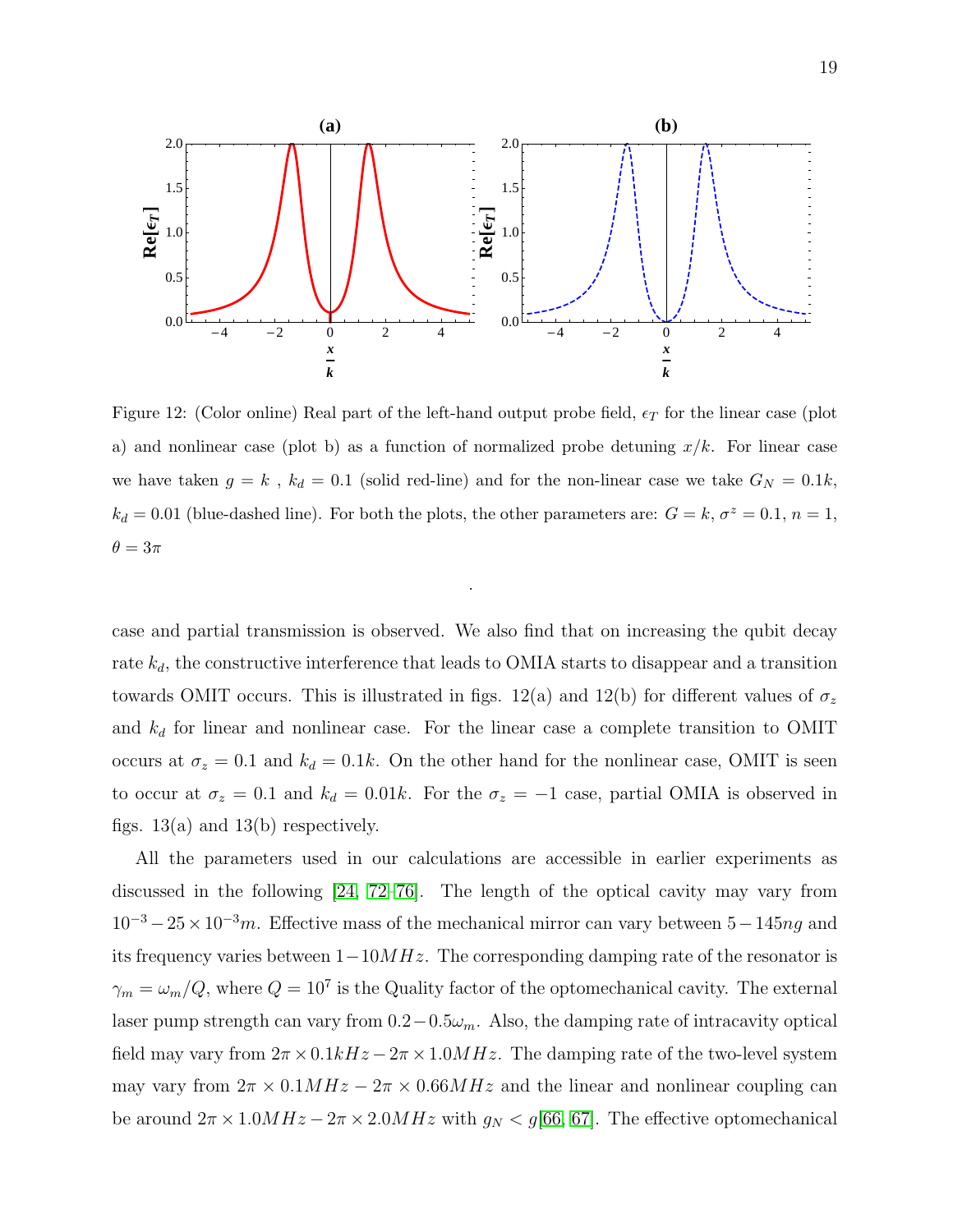

Figure 13: (Color online) Real part of the left-hand output probe field,  $\epsilon_T$  for the linear case (plot a) and nonlinear case (plot b) as a function of normalized probe detuning  $x/k$ .. For linear case we choose  $g = k$ ,  $k_d = 0.1$  (solid red-line) and for non-linear case we take  $G_N = 0.1k$ ,  $k_d = 0.01$ (blue-dashed line). The other parameters for both the plots are:  $G = k$ ,  $\sigma^2 = -1$ ,  $n = 1$ ,  $\theta = 3\pi$ 

coupling G can be around  $2\pi \times 2.0 - 3.0 MHz$ . This model can be realized experimentally by using known standard procedures. The two optically coupled cavities can be fabricated with the help of a set of distributed Bragg reflector (DBR) mirrors. Light in the x-direction can be confined by the DBRs and the confinement along the y-z plane cab be achieved by air guiding dielectric [\[77\]](#page-24-1). DBR mirror is fabricated using alternating quarter-wavelength thick high and low refractive index layers. The reflectance of DBR is dependent on the number of pairs and the difference between high and low index pairs [\[78\]](#page-24-2). The first and the last layers are made of AlGaAs which increases the coupling of light in/out of the structure [\[78\]](#page-24-2). GaAs based mechanical resonators are fabricated using a well know method micromachining with selective etching [\[79,](#page-24-3) [80\]](#page-24-4).

# VI. CONCLUSION

In summary, we have studied the optical response properties of a hybrid double cavity optomechanical system in the presence of a linear and nonlinear qubit-mechanical oscillator interaction. Our results illustrate that coherent perfect transmission and synthesis can be achieved at four different points which scans a wide parameter regime. From our studies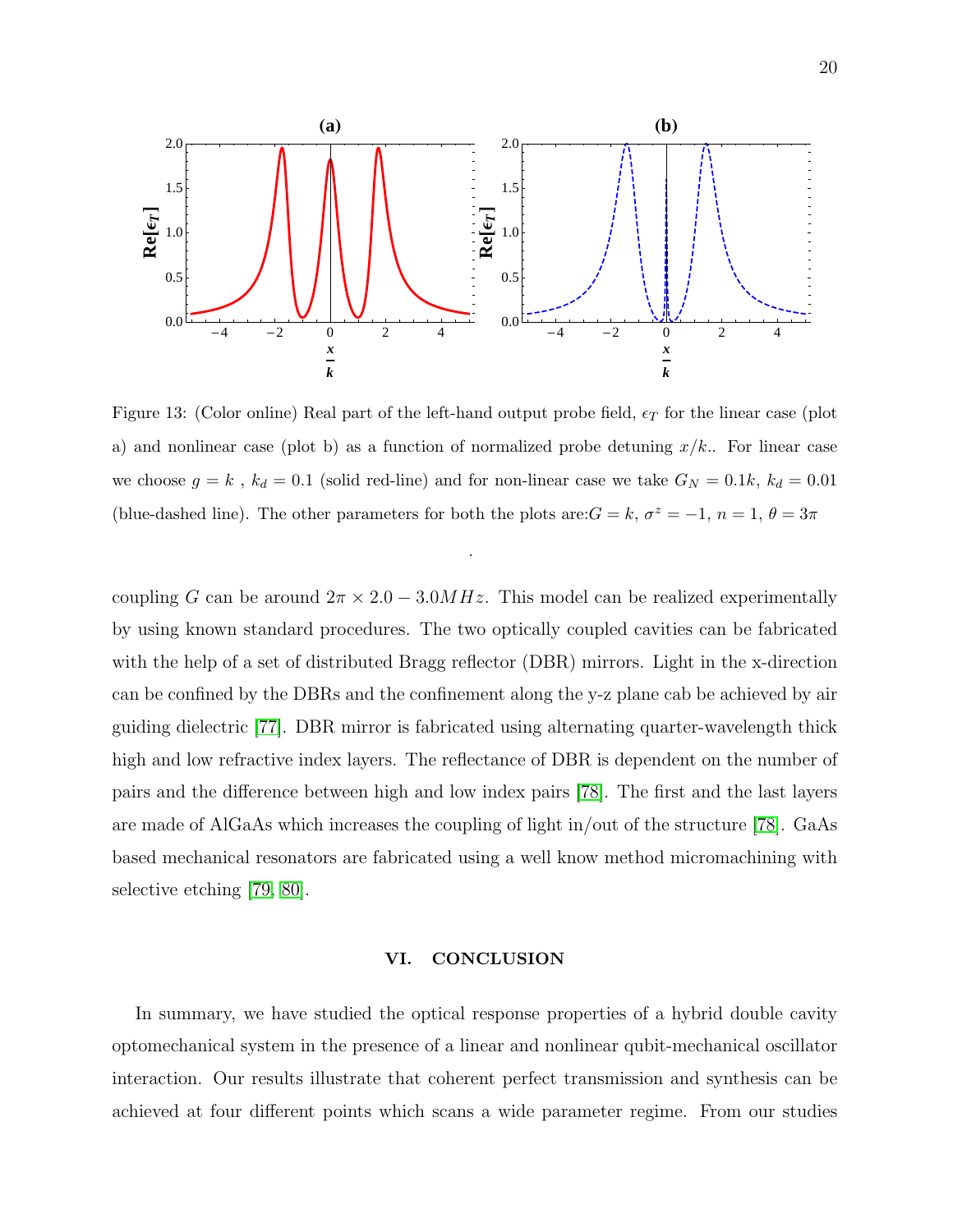it is clear that the qubit and its interaction with the mechanical mode appears as a new handle to control photon transport through the system. We further found that the case of nonlinear interaction to be more sensitive to variations in the system parameters compared to the linear case thus making it a suitable candidate for all-optical-switching. In addition, we have shown that the system exhibits opto-mechanicanically induced absorption. The system can be made to switch between OMIA and OMIT by tuning the parameters of the qubit and qubit-mechanical coupling. Thus the hybrid system can be made to operate as a tunable-photon-router as well as an all-optical-switch. Such a four-mode hybrid system with a tunable and sensitive optical response properties provides a platform for novel photonic quantum devices which can form a part of a wider quantum network.

#### VII. ACKNOWLEDGEMENTS

Sabur A. Barbhuiya acknowledges BITS, Pilani Hyderabad campus for the doctorate institute fellowship.

#### VIII. REFERENCES

- <span id="page-20-0"></span>[1] P. Treutlein, C. Genes, K. Hammerer, M. Poggio and P. Rabl, Cavity Optomechanics pp 327-351 (2014) .
- <span id="page-20-2"></span><span id="page-20-1"></span>[2] M.P.Blencowe,Phys. Rep. 395,159 (2004).
- <span id="page-20-3"></span>[3] M.Poot and H.S.J.Vanderzant,Phys. Rep. 511,273 (2012).
- [4] Z. L. Xiang, S. Ashhab, J. Q. You, and F. Nori, Rev. Mod. Phys. 85 ,623 (2013).
- [5] E. K. Irish and K. Schwab, Phys.Rev.B 68,155311 (2003).
- [6] A. D. Armour, M. P. Blencowe, and K. C. Schwab, Phys. Rev.Lett. 88,148301 (2002).
- [7] A. T. Sornborger, A. N. Cleland, and M. R. Geller, Phys. Rev.A 70 ,052315 (2004).
- [8] P. Zhang, Y. D. Wang, and C. P. Sun, Phys. Rev. Lett. 95 ,097204 (2005).
- [9] L. Tian, Phys.Rev.B **79**, 193407 (2009).
- [10] A. N. Cleland and M. R. Geller, Phys. Rev. Lett. 93 ,070501 (2004); M. R. Geller and A. N. Cleland, Phys. Rev. A 71,032311 (2005).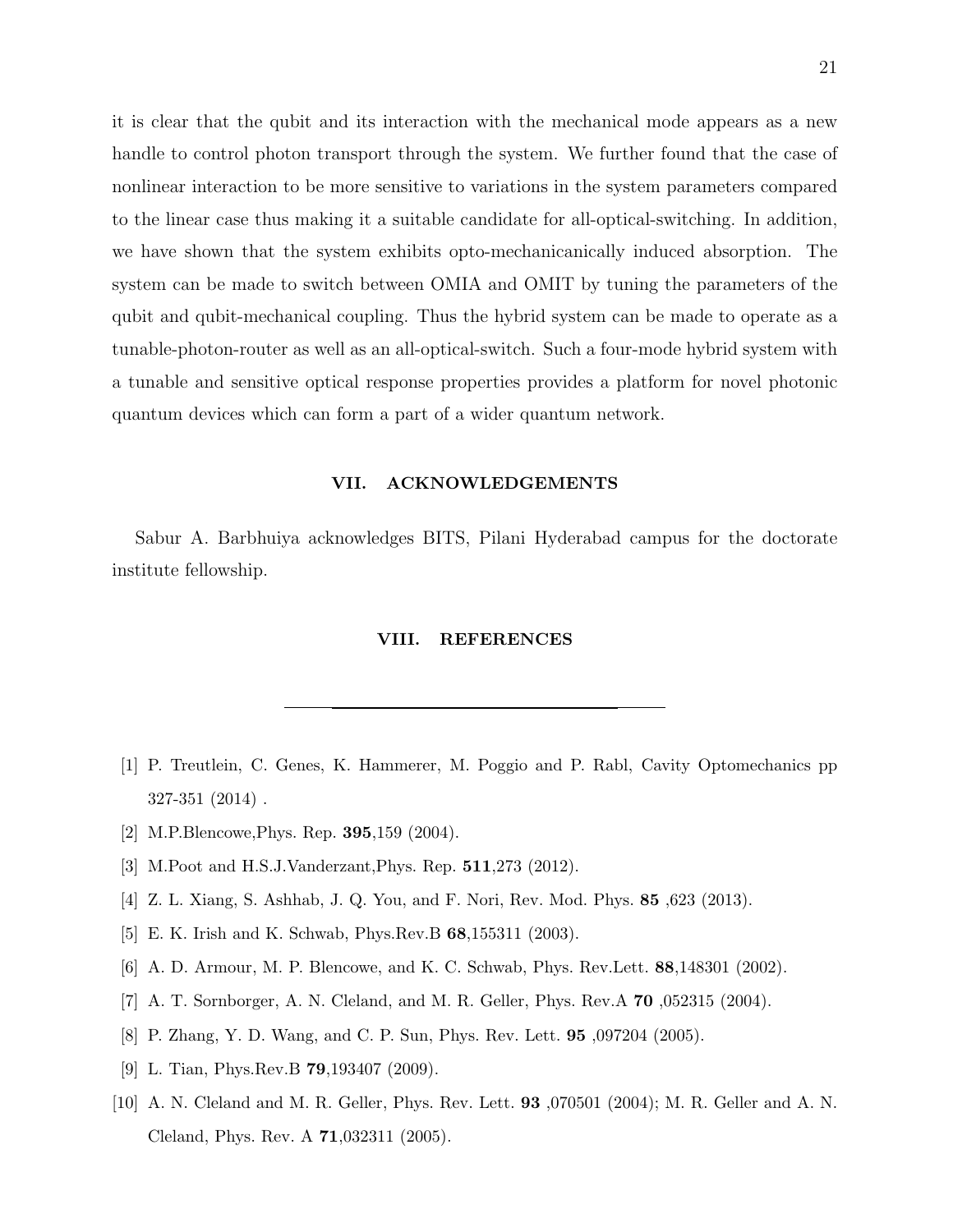- [11] L. Tian, Phys.Rev.B **72**, 195411 (2005).
- [12] L. F. Wei, Y. X. Liu, C. P. Sun, and F. Nori, Phys.Rev.Lett. 97,237201 (2006).
- [13] Y. X. Liu, A. Miranowicz, Y. B. Gao, J. Bajer, C. P. Sun, and F. Nori, Phys. Rev. A 82 ,032101 (2010).
- [14] M. D. LaHaye, J. Suh, P. M. Echternach, K. C. Schwab, and M. L. Roukes, Nature (London) 459, 960 (2009).
- <span id="page-21-1"></span><span id="page-21-0"></span>[15] F. Xue, Y. X. Liu, C. P. Sun, and F. Nori, Phys.Rev.B 76 ,064305 (2007).
- [16] F. Xue, Y. D. Wang, Y. X. Liu, and F. Nori, Phys.Rev.B 76, 205302 (2007).
- [17] Y. Li, Y.-D. Wang, F. Xue, and C. Bruder, Phys. Rev. B 78,134301 (2008).
- [18] T. Rocheleau, T. Ndukum, C. Macklin, J. B. Hertzberg, A. A.Clerk and K. C. Schwab, Nature (London) 463,72 (2010).
- [19] J. B. Hertzberg, T. Rocheleau, T. Ndukum, M. Savva, A. A.Clerk, and K. C. Schwab, Nat. Phys. 6, 213 (2010).
- <span id="page-21-2"></span>[20] F. Massel, T. T. Heikkila, J.-M. Pirkkalainen, S. U. Cho,H. Saloniemi, P. J. Hakonen, and M. A. Sillanpaa, Nature(London) 480,351 (2011).
- <span id="page-21-3"></span>[21] T. J. Kippenberg and K. J. Vahala, Science 321,1172 (2008).
- [22] M. Aspelmeyer, S. Groblacher, K. Hammerer, and N. Kiesel, J.Opt. Soc. Am. B 27, A189 (2010).
- <span id="page-21-4"></span>[23] M. Aspelmeyer, P. Meystre, and K. Schwab, Phys. Today 65 ,29 (2012).
- <span id="page-21-5"></span>[24] M. Aspelmeyer, T. Kippenberg and F. Marquardt, Rev. Mod. Phys. 86, 1391 (2014).
- [25] O. Arcizet, V. Jacques, A. Siria, P. Poncharal, P. Vincent, and S. Seidelin, Nat. Phys. 7,879 (2011).
- [26] S. Kolkowitz, A. C. B. Jayich, Q. P. Unterreithmeier, S. D.Bennett, P. Rabl, J. G. E. Harris, and M. D. Lukin, Science 335 ,1603 (2012).
- <span id="page-21-6"></span>[27] S. D. Bennett, N. Y. Yao, J. Otterbach, P. Zoller, P. Rabl, and M. D. Lukin, Phys. Rev. Lett.110,156402 (2013).
- <span id="page-21-8"></span><span id="page-21-7"></span>[28] D. Rugar, R. Budakian, H. J. Mamin, and B. W. Chui,Nature(London) 430,329 (2004).
- [29] A. D. OConnell, M. Hofheinz, M. Ansmann, R. C. Bialczak, M. Lenander, E. Lucero, M. Neeley, D. Sank, H. Wang, M.Weides, J. Wenner, J. M. Martinis, and A. N. Cleland,Nature(London) 464,697 (2010).
- <span id="page-21-9"></span>[30] J. D. Teufel, T. Donner, D. Li, J. W. Harlow, M. S. Allman,K. Cicak, A. J. Sirois, J. D.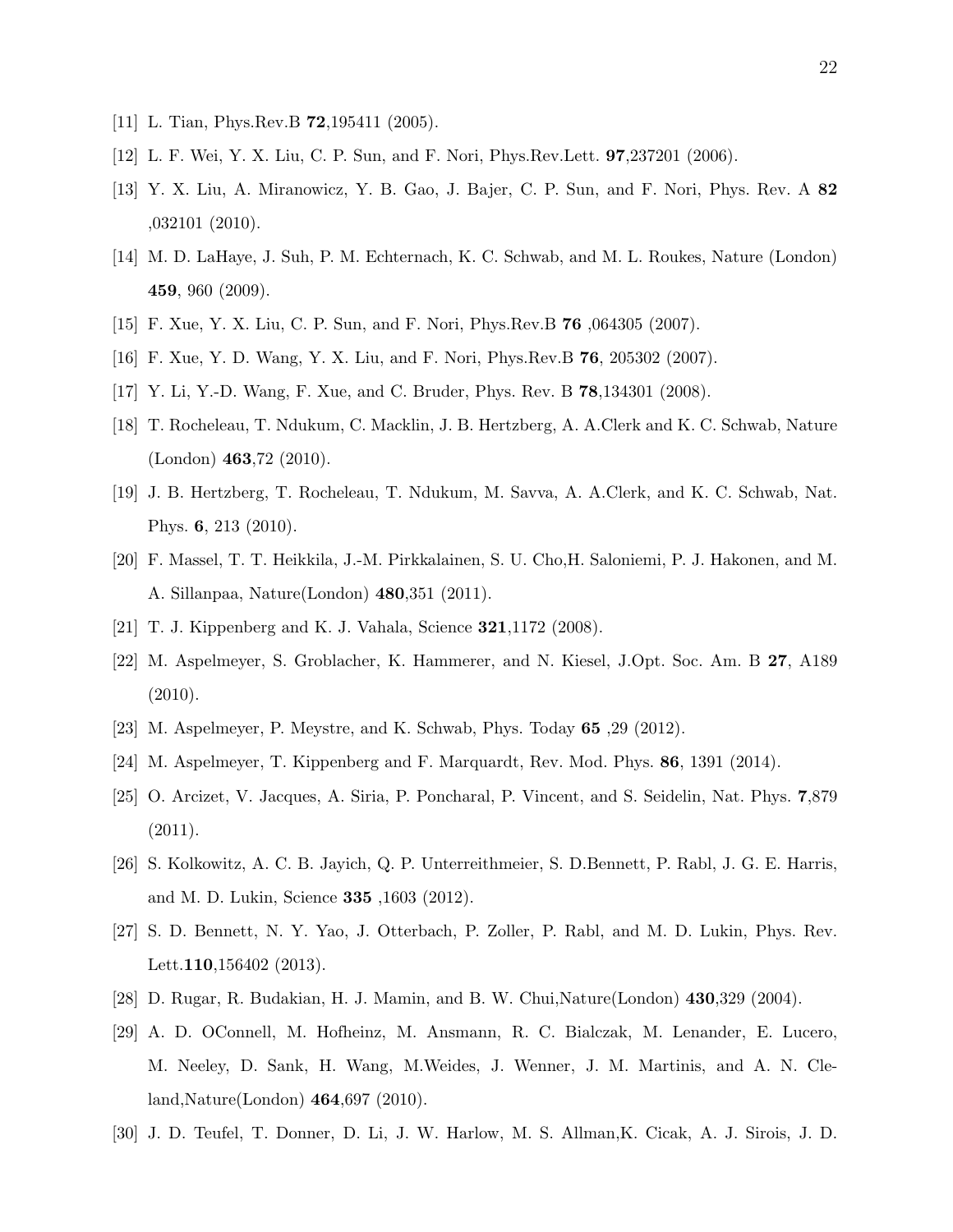Whittaker, K. W. Lehnert, and R. W.Simmonds,Nature (London) 475, 359 (2011).

- <span id="page-22-7"></span>[31] J. Chan, T. P. M. Alegre, A. H. Safavi-Naeini, J. T. Hill,A. Krause, S. Groblacher, M. Aspelmeyer, and O. Painter,Nature (London) 478,89 (2011).
- [32] E. Verhagen, S. Deleglise, S. Weis, A. Schliesser, and T. J.Kippenberg,Nature (London) 482, 63 (2012).
- <span id="page-22-0"></span>[33] Y. D. Wang and A. A. Clerk, Phys. Rev. Lett. 108, 153603 (2012).
- <span id="page-22-1"></span>[34] C. H. Dong, V. Fiore, M. C. Kuzyk, H. Wang, Science 338, 1609 (2012).
- [35] F. Marquardt and S. M. Girvin, Physics 2, 40 (2009).
- [36] P. Verlot, A. Tavernarakis, T. Briant, P. F. Cohadon and A. Heidmann, Phys. Rev. Lett. 104,133602 (2010).
- <span id="page-22-3"></span><span id="page-22-2"></span>[37] S. Mahajan, T. Kumar, A. B. Bhattacherjee and ManMohan, Phys.Rev. A 87 013621 (2013).
- <span id="page-22-4"></span>[38] M. Gao, Y. X. Liu, and X. B. Wang, Phys. Rev. A 83,022309 (2011).
- <span id="page-22-5"></span>[39] C. P. Sun, L. F. Wei, Y. X. Liu, and F. Nori,Phys.Rev.A 73,022318 (2006).
- [40] J.-M. Pirkkalainen, S. U. Cho, J. Li, G. S. Paraoanu, P. J.Hakonen, and M. A. Sillanpaa, Nature (London) 494,211 (2013).
- <span id="page-22-8"></span><span id="page-22-6"></span>[41] O. Arcizet, P.-F. Cohadon, T. Briant, M. Pinard, and A. Heidmann, Nature 444, 71 (2006).
- <span id="page-22-9"></span>[42] W. D. Phillips, Rev. Mod. Phys. **70**, 721 (1998).
- <span id="page-22-10"></span>[43] X.-Y. L u, W.-M. Zhang, S. Ashhab, Y. Wu, and F. Nori, Sci.Rep. 3, 2943 (2013).
- [44] A. Nunnenkamp, K. Borkje, and S. M. Girvin, Phys. Rev. Lett.107,063602 (2011).
- [45] B. He, Phys.Rev.A **85**,063820 (2012).
- [46] J. Q. Liao, H. K. Cheung, and C. K. Law, Phys. Rev. A 85, 025803 (2012).
- [47] J. Q. Liao and F. Nori, Phys. Rev. A 88, 023853 (2013).
- <span id="page-22-11"></span>[48] X. W. Xu, Y. J. Li, and Y. X. Liu, Phys.Rev.A 87,025803 (2013).
- <span id="page-22-12"></span>[49] A. Kronwald, M. Ludwig, and F. Marquardt, Phys. Rev. A 87, 013847 (2013).
- [50] S. Gupta, K. L. Moore, K. W. Murch, and D. M. Stamper-Kurn, Phys. Rev. Lett. 99, 213601 (2007).
- [51] M. Eichenfield, J. Chan, R. M. Camacho, K. J. Vahala, and O. Painter, Nature (London) 462, 78 (2009).
- [52] J. D. Teufel, D. Li, M. S. Allman, K. Cicak, A. J. Sirois, J. D. Whittaker, and R. W. Simmonds, Nature (London) 471, 204 (2011).
- <span id="page-22-13"></span>[53] J. C. Sankey, C. Yang, B. M. Zwickl, A. M. Jayich, and J. G. E.Harris, Nat. Phys. 6, 707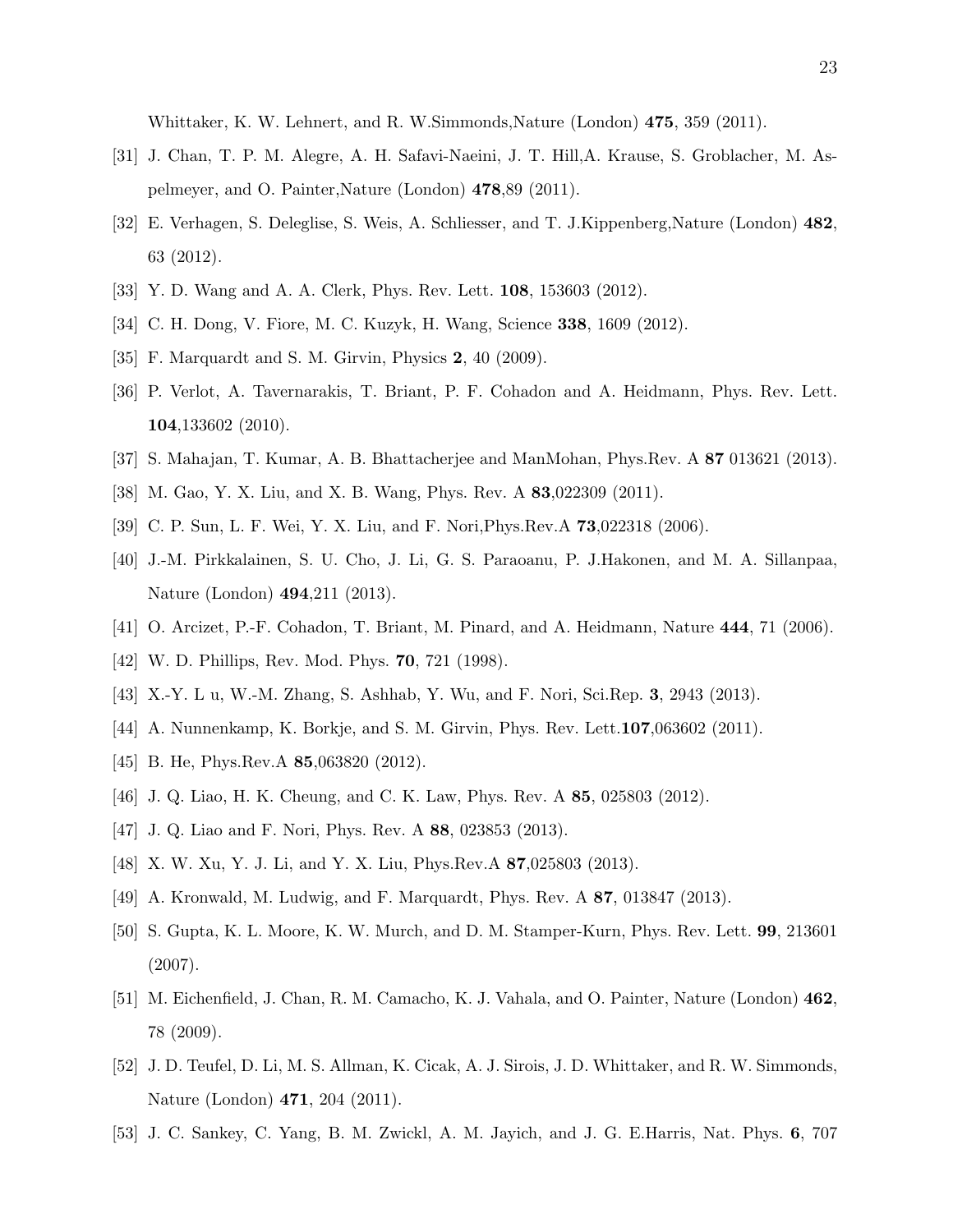$(2010).$ 

- <span id="page-23-0"></span>[54] Giner, L. Veissier, B. Sparkes, A. S. Sheremet, A. Nicolas, O. S. Mishina, M. Scherman, S. Burks, I. Shomroni, D. V. Kupriyanov, P. K. Lam, E. Giacobino, and J. Laurat, Phys. Rev. A 87, 013823 (2013).
- <span id="page-23-1"></span>[55] G. S. Agarwal and S. Huang, Phys. Rev. A **81**, 041803 (2010).
- <span id="page-23-2"></span>[56] Weis et al., Science **330**, 1520 (2010).
- <span id="page-23-4"></span>[57] D. E. Chang, A. H. Safavi-Naeini, M. Hafezi and O. Painter, New J.Phys.13, 023003 (2011).
- [58] V. Fiore, Y. Yang, M.C. Kuzyk, R. Barbour, L. Tian and H. Wang, Phys. Rev. Lett. 107, 133601 (2011).
- <span id="page-23-5"></span><span id="page-23-3"></span>[59] V. Fiore, C. H. Dong, M. C. Kuzyk and H. L. Wang, [arXiv:1302.0557](http://arxiv.org/abs/1302.0557) (2013).
- <span id="page-23-6"></span>[60] Y.-D. Wang and A. A. Clerk, Phys. Rev. Lett. 110, 253601 (2013).
- [61] M. Karuza, C. Biancofiore, M. Bawaj, C. Molinelli, M. Galassi, R. Natali, P. Tombesi, G. Di Giuseppe, and D.Vitali, Phys.Rev. A 88, 013804 (2013).
- <span id="page-23-7"></span>[62] P. K om ar, S. D. Bennett, K. Stannigel, S. J. M. Habraken, P. Rabl, P. Zoller, and M. D. Lukin, Phys. Rev. A 87, 013839 (2013).
- <span id="page-23-8"></span>[63] M. Paternostro, D. Vitali, S. Gigan, M. S. Kim, C. Brukner, J. Eisert, and M. Aspelmeyer, Phys. Rev. Lett. 99, 250401 (2007).
- <span id="page-23-10"></span><span id="page-23-9"></span>[64] G. S. Agarwal, S. M. Huang, New J. Phys. 16, 033023 (2014).
- [65] J. D. Thompson, B. M. Zwickl, A. M. Jayich, F. Marquardt, S. M. Girvin and J. G. E. Harris, Nature (London) 452, 72 (2008).
- <span id="page-23-12"></span><span id="page-23-11"></span>[66] H. Wang et al, Phys Rev. A 90, 023817 (2014).
- <span id="page-23-13"></span>[67] Y. Zhang et al, Quant. Inf. Processing, 17, 209 (2018).
- <span id="page-23-14"></span>[68] Walls D. F and Milburn G.J, "Quantum Optics" Springer-Verlag, Berlin (1994)
- <span id="page-23-15"></span>[69] T. Wand et al.,Annalen der Physik, 1800228 (2008).
- <span id="page-23-16"></span>[70] H.J. Chen, J. Russian Laser Research, 40, 340 (2019).
- <span id="page-23-17"></span>[71] A. H. Safavi-Naeini et al., Nature, 472, 69 (2011).
- [72] S. Gigan, H. R. Bohm, M. Paternostro, F. Blaser, G. Langer, J. B. Hertzberg, K. C. Schwab, D. Buerle, M. Aspelmeyer and A. Zeilinger, Nature 444, 67 (2006).
- [73] F. Bariani, S. Singh, L. F. Buchmann, M. Vengalattore, and P. Meystre, Phys. Rev. A 90, 033838 (2014).
- [74] S. Groblacher, Klemens Hammerer, Michael R. Vanner and Markus Aspelmeyer, Nature 460,